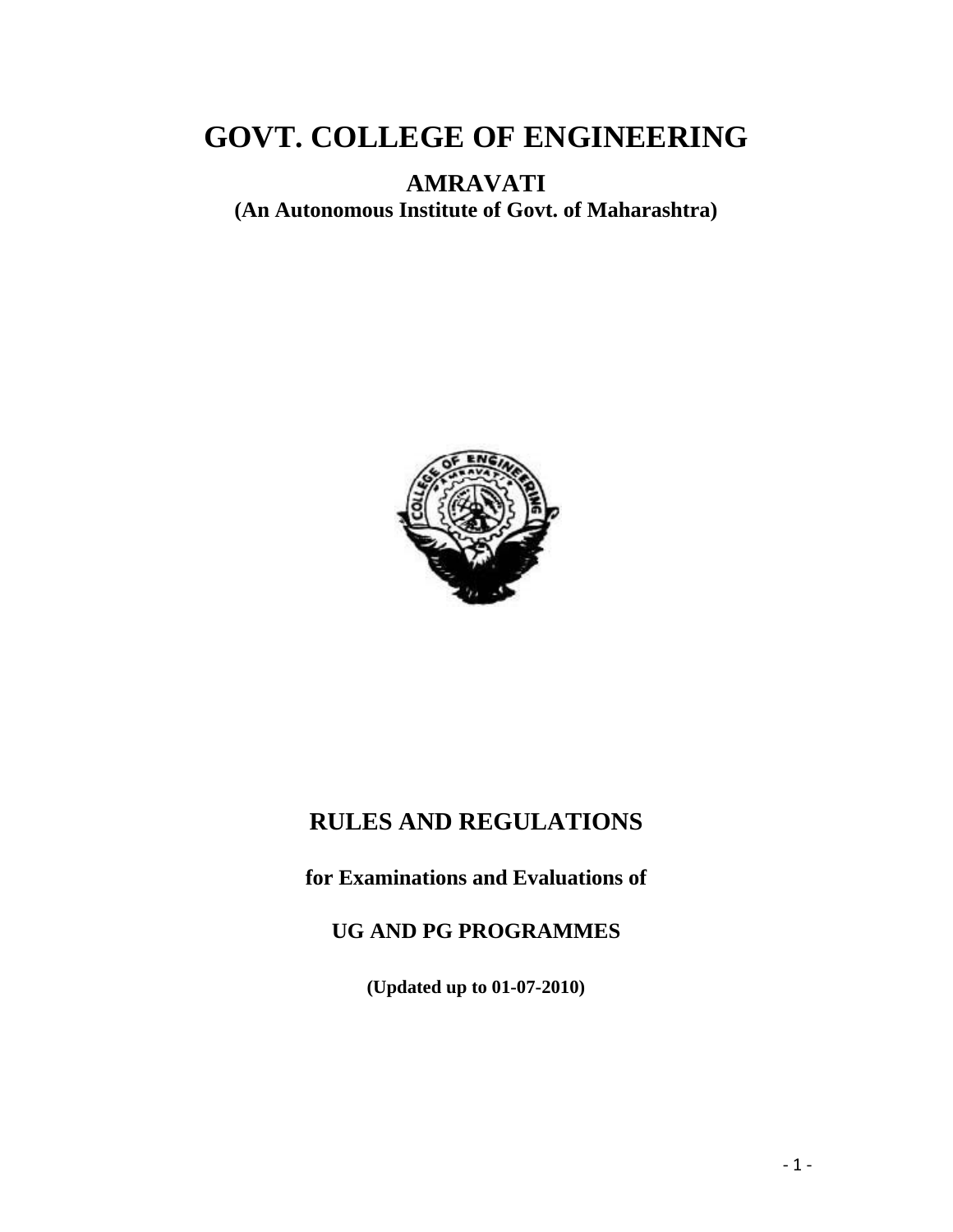**1. Preamble:** Government College of Engineering, Amravati is one of the pioneering institutes of Government of Maharashtra in Vidarbha region. The institute has been awarded an autonomous status vide order No. WBP 2004/(341/04)/(2) TE 6 dated 29 March 2006.

The institute has already formed the senate and it has been conferred with certain powers and duties, one of them is to decide the methodology for examination and evaluation. Institute has formed Examination Committee in the similar lines of Maharashtra University Act 1994. The examination committee shall consist of the following members.

- a) Director / Principal (Chairman)
- b) Dean, Academic of the institute.
- c) Controller of Examination, Sant Gadge Baba Amravati University, Amravati.
- d) One Senior Faculty Member of University department; not below the rank of Assistant Professor.
- e) One evaluation expert from industry.
- f) Three Regular Senior Faculty Members of the institute possessing teaching / research experience of more than Ten years.
- 1.1 The powers and duties of examination committee:
	- 1.1.1
		- i) The committee shall ensure proper organization of examination and test of the institute including evaluation, tabulation and declaration of results
		- ii) Appoint examiners, moderators and paper- setters from amongst the persons included in the panels prepared by the respective subject boards.
		- iii) Undertake, experiments in examination reforms.
		- iv) Obtain three sets of question papers in sealed envelops in the respective subjects. The principal/ Director/ his or her nominee shall draw at random one of such sealed covers containing question papers. This sealed covers with seal intact shall then be send to the printing press. *(Amended vide item no. 8 of academic board meeting held on 20-06- 2007)*
	- 1.1.2 The committee shall prepare the time schedule of examinations and dates of declaration of the results at the beginning of the term and notify the same.
	- 1.1.3 Assessment of answer books for all examinations shall be done centrally through Central Assessment System. All answer books of an examination shall be masked and then coded. The coded answer books shall then be handed over to the examiners for assessment. After the assessment, all answer books shall be decoded and de-masked and the moderator will prepare the result sheet.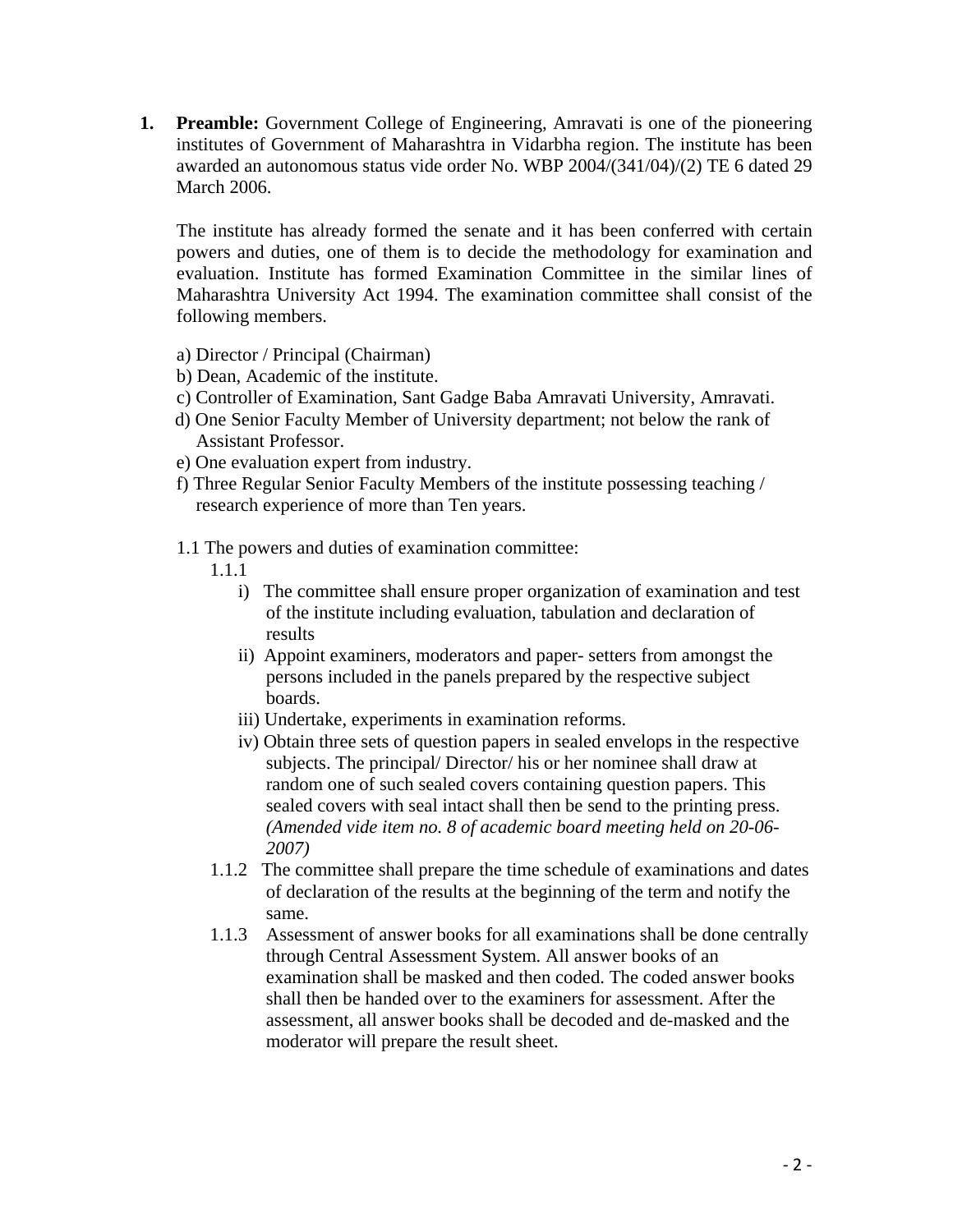- 1.1.4 In order to investigate and take disciplinary action for malpractices and lapses on part of the candidates, paper setter, examiners moderators, teachers or any other persons connected with the conduct of examinations, the committee shall constitute a sub-committee consisting of three members of whom one shall be Chairman.
- 1.1.5 The recommendations of the sub-committee shall be placed before the Examination Committee, which take the disciplinary action in the matter as it deems fit. (presence of all members is mandatory) *(added vide no 8 of academic board meeting held on 20-06-2007)*
- 1.1.6 The committee shall arrange for strict vigilance during the conduct of examination so as to avoid use of unfair means by the students, teachers, invigilators and supervisors etc.
- 1.1.7 Two-third members shall constitute a quorum for examination committee. If the meeting is adjourned for the want of quorum, then no quorum shall be required for such adjourned meeting, which will be conducted within 15 minutes.
- 1.1.8 The committee shall meet twice during the academic year and such other times as may be required.
- 1.1.9 The committee shall perform such duties and responsibilities that are assigned from time to time by Board of Management.

For smooth functioning of the above, the Dean Academic shall form subcommittees, namely

a) Question Paper Setting

- b) Conduct of Examination
- c) Central Assessment
- d) Complaint Redress Committee

The various format for the examination has following nomenclatures

- A Admission
- E Examination

R Result

M Miscellaneous

## **2. Question Paper Setting**

- 2.1 Eligibility Criteria regarding Appointment of Paper setter / Examiner / Reassessor / Practical Examiner
	- 1. The paper setter / Examiner /Re-assessor shall be appointed by Examination Committee. The examiner appointed for undergraduate course shall have at least undergraduate degree in concern/ allied branch of engineering and the examiner appointed for post graduate course shall have at least post graduate degree in concern/ allied branch of engineering.
	- 2. The paper setters shall have at least three years of teaching experience and at least one-year experience of teaching the course for which appointment is to be made. However, if experts are not available as per the norms mentioned above the experienced teachers may be appointed as a special case with due approval from chairman examination committee.
	- 3. No person can claim appointment as paper setter / Examiner /Re-assessor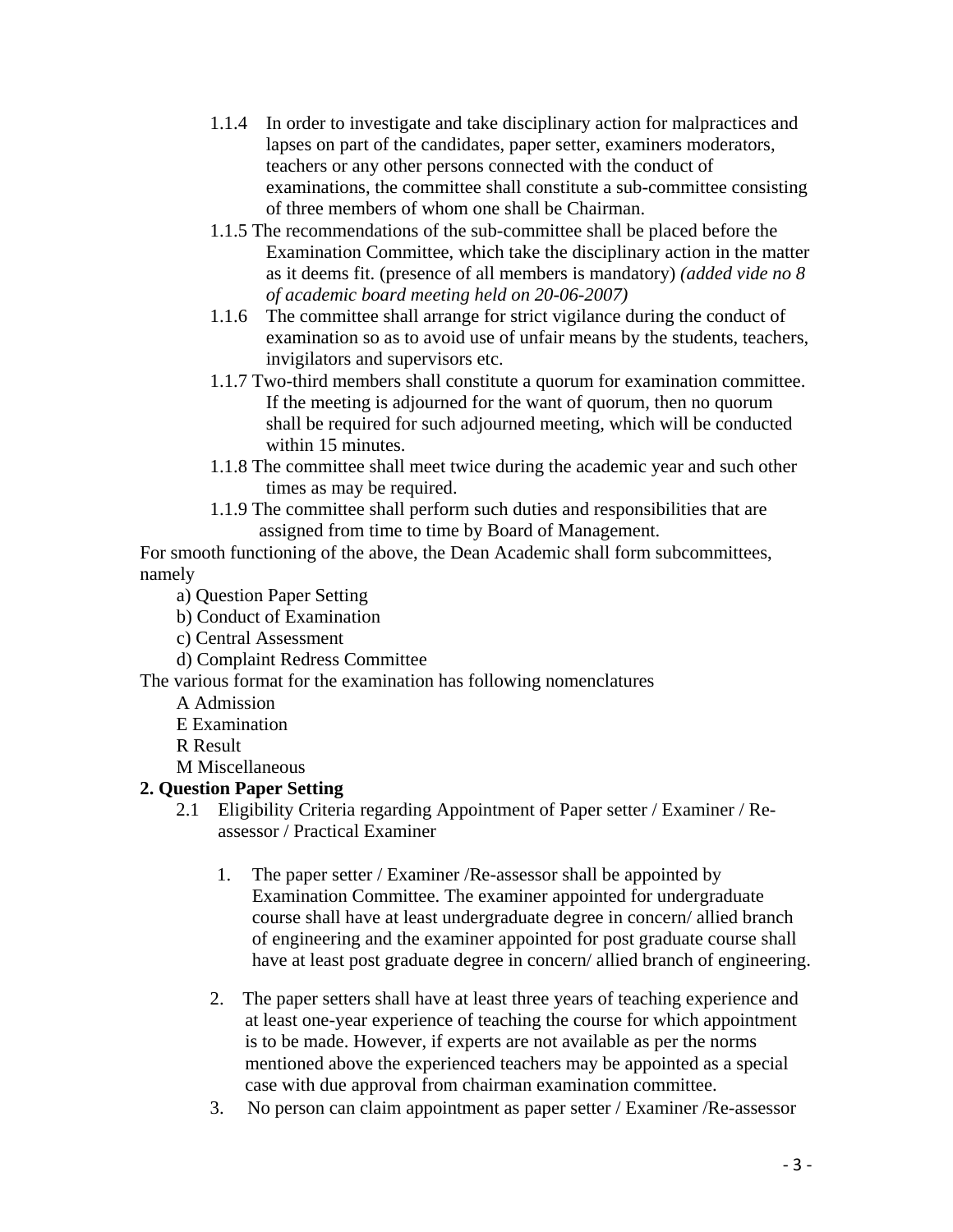or any other appointment related to examination work as a matter of right.

- 4. Appointments of person as setter / Examiner /Re-assessor/ Practical examiner shall be made as per the following guidelines.
	- Appointment of setter shall be made two months before the end semester examination.
	- Appointment of assessor shall be made fifteen days before the end semester examination.
	- Appointment of practical examiner shall be made fifteen days before the scheduled practical examination.
- 5. In case the practical examiner is appointed from outside (Industry/ Organization/ Field) he/she shall have at least two years of professional experience in the related field.
- 6. In case Paper setter / Assessor / Re-assessor / Practical examiner is from outside he/she shall communicate his/her acceptance immediately, however if it is not possible to accept the appointment due to his/her preoccupation he/she shall communicate the same to concern authority well in advance at least a week before the date of appointment. In case no communication is received from Paper setter / Examiner /Re- assessor/ Practical examiner within prescribed time limit it will be presumed that the appointment is accepted.
- 7. The paper setter / Examiner /Re-assessor shall follow all the directions given by the board of examination from time to time in respect of pattern of question papers, setting of question papers model answers scheme of marking etc.
- 2.2 Instructions to the Question Paper Setter
	- 2.2.1. The question paper for end semester examination shall be for 60/ 30 marks and maximum duration shall be 2½/ 2 hours respectively. However, for design and drawing subjects the duration may be 3 hrs. as mentioned in the curriculum. *(The rule amended vide item no. 3 of VI EC meeting held on 1/10/2008 and approved in academic board meeting, vide item no. 11, held on 10-12-2008)*
	- 2.2.2. The paper setter shall not disclose his/her appointment and shall not make any correspondence on post cards regarding any matter connected with the examination.
	- 2.2.3. Paper setter shall submit his/her willingness/ unwillingness to the authority within fifteen days from the date of the letter of appointment as paper setter. It is mandatory for the teaching staff members of Govt. College of Engg., Amravati to accept the appointment as paper setter, if he/ she qualify as a paper setter.
	- 2.2.4. The paper setter shall submit one/ two paper sets as per appointment order.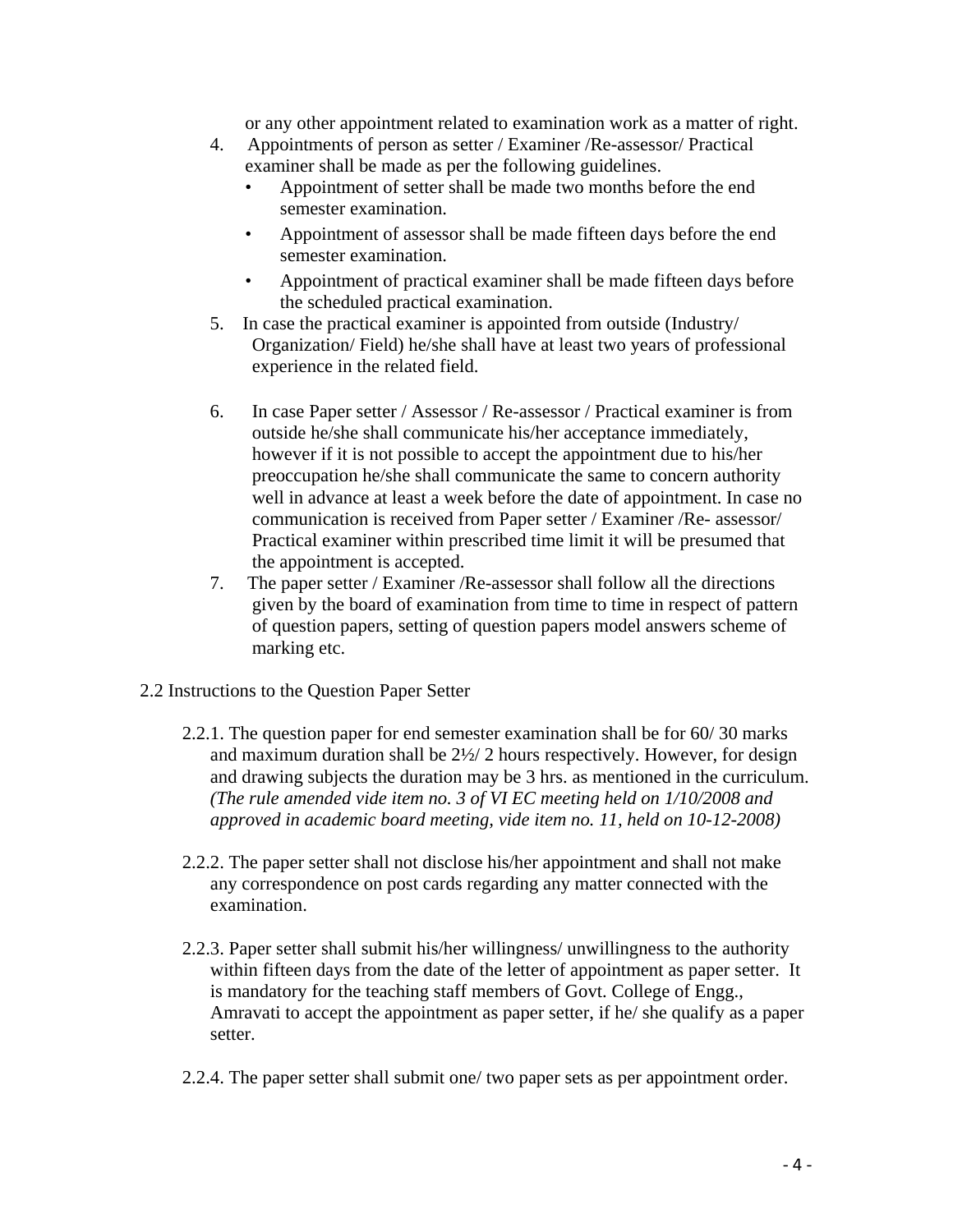- 2.2.5. Nature of question paper should be precise. Paper setter should design question paper such that the questions
	- i) are written with simple , straight forward and meaningful wording
	- ii) are unambiguous
	- iii) are asked for relevant marks
	- iv) cover the entire syllabus for the course.
- 2.2.6. Question should be set in such a way that it will test the skill of applying the knowledge acquired, rather than testing the memory or merely book information.
- 2.2.7. There shall be maximum five questions in all with overall 30% internal choice (e.g. option of 18 marks for 60 marks question paper). The students have to attempt all question. *(Rule modified vide item no 10 of XII EC meeting, dated 21.06.2010 and approved in academic board meeting, vide item no. 10, held on 30-06- 2010)*
- 2.2.8. The questions should be serially numbered and shall be numbered as 01, 02, 03, 04 & 05.
- 2.2.9. Sub-questions, if any, shall be numbered as a, b, c, d … etc.
- 2.2.10. Marks shall be indicated on the right side of sub-question or the question.
- 2.2.11. Question should be set in such a way that it will test the skill of applying the knowledge acquired, rather than testing merely book information. The question paper may contain questions based on testing knowledge, memory and skill and thinking ability.
- 2.2.12. Diagrams or sketches, if any, should be drawn in black ink or with black ball pen and should be attached separately (to the question paper) with question number mentioned below the sketch.
- 2.2.13. For guidance of assessment of answer books, paper setters should prepare the scheme of marking, giving distribution of marks for different points in the question.
- 2.2.14. In case of numerical problems, solution of the problems with distribution of marks for different stages should be given in scheme of marking.
- 2.2.15. The paper setter should specifically mention the charts, tables, IS codes, data books etc. required for the examination.
- 2.2.16. Common "instructions to candidates" are already mentioned in the floppy sent to you with this letter. However paper setter is requested to delete excess instructions or add some instructions, if required.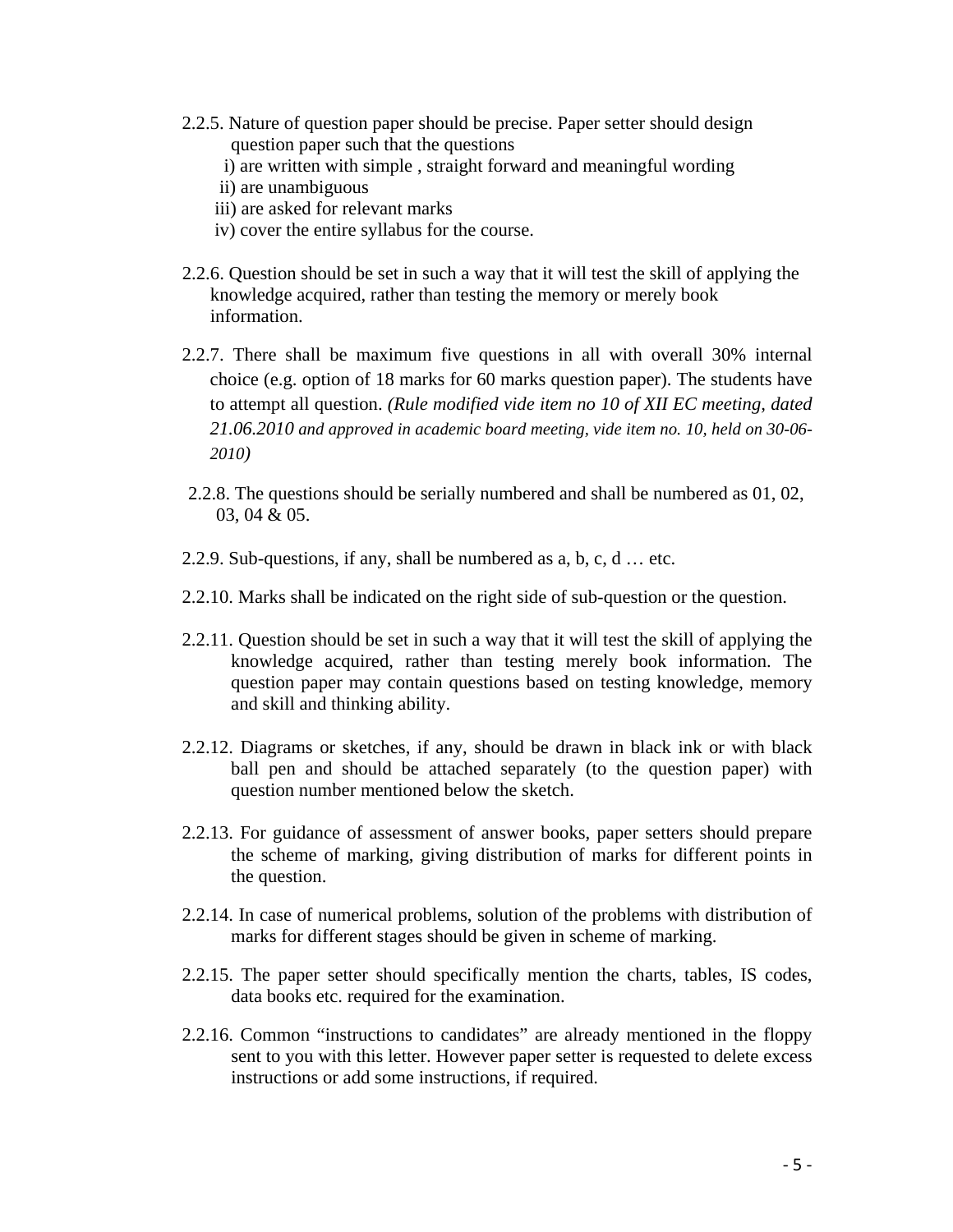- 2.2.17. Each paper setter will have to submit a declaration (in Form: E-03), along with the paper.
- 2.2.18. The paper setter is provided with a floppy/CD containing the format of question paper and common instructions to candidates.
- 2.2.18(A) Each External Paper Setter is provided with a teaching scheme submitted by a course teacher who has taught the course. Paper Setter may refer this teaching scheme while setting question paper so as to understand the depth of a particular topic of syllabus dealt by course teacher.

| Lecture | Topics of the syllabus covered/ to be covered | Depth to which |
|---------|-----------------------------------------------|----------------|
| No.     |                                               | covered        |
|         |                                               |                |
|         |                                               |                |

*(Rule added vide item no 10 of XII EC meeting, dated 21.06.2010 and approved in academic board meeting, vide item no. 7, held on 30-06-2010)* 

- 2.2.19. The hard copy of the question paper and the soft copy (in the same floppy) shall be placed in the red envelope  $(Cover - A)$  and the scheme of marking shall be placed in yellow envelope  $(Cover - B)$ . These two envelopes (Cover–A and Cover – B) and shall be placed in blue envelope (Cover – C). These three envelopes (three Cover -C, one for each paper set) shall then be placed, along with the declaration (in Form: E-03), in the white envelope  $(Cover - D)$ .
- 2.2.20. In case of any difficulty regarding getting soft copy and/or hard copy, the setter may report to the coordinator, paper setting. TA/ DA shall be paid for such work for outside examiners.
- 2.2 (A) Procedure for moderation of question papers
	- 1. The moderation of the ESE question paper sets received shall be carried out by respective Head of the department himself (no substitute) as per his/her convenience, at least 3 days in advance to the date of commencement of examination. For this purpose Head and Coordinator (P.S.) shall contact each other.
	- 2. In case of non receipt of question paper and the sets received just in time of examination, Coordinator paper setter shall request the concerned head. If the head concerned is on leave and outside the head quarter, the faculty holding charge shall do the moderation of work only of such emergencies.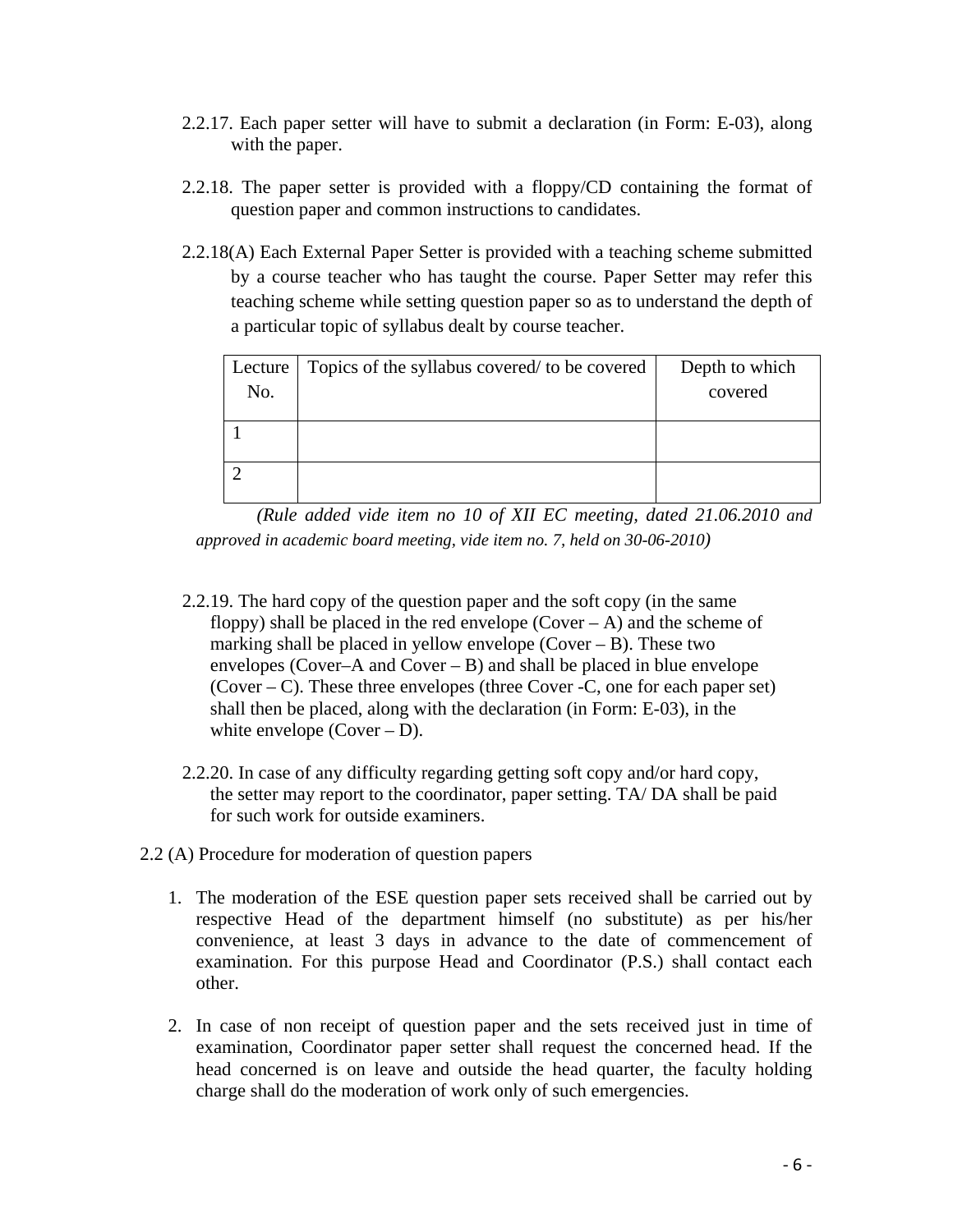- 3. The moderation work will be carried out in the Dean's office.
- 4. Moderation of all the question paper sets pertaining to First Year will be carried out by the Chairman BoS (F.Y.)
- 5. Following particulars should be checked and moderated accordingly:
	- a. Check the cover of envelope A and hard copy of the question paper.
	- b. All necessary corrections are to be carried out on hard copy of the question paper.
	- c. Check and correct the Course code, course name, time allotted, number of questions, and total marks, instructions given to the students (instruction number 6 of the paper format to be deleted, if not applicable)
	- d. Check total number of questions (maximum 05) and, wherever possible, check and correct marks allotted per question, internal choice and total option given (max. 30%)
	- e. Check repetition of questions, format and readability of the figures, while moderating the question paper set.
	- f. Check the cover and contents of envelope B, and will submit information on whether the envelope B contains solution or not.
- 6. Moderator shall not have any communication with the paper setter.
- 7. Moderator shall sign envelopes A, B and C (same envelopes submitted by the paper setter) with necessary remarks.
- 8. The remuneration for the moderation work shall be Rs. 50/- per paper set.

## **Sr. No. On Cover D :**

## **Format for Moderation of ESE Question Paper.**

Name of the Moderator: Department: Course Code: Course Name:

|  | $\vert$ Sr.No. $\vert$ Guideline No. | Remarks mentioning |
|--|--------------------------------------|--------------------|
|  |                                      | corrections made   |
|  |                                      |                    |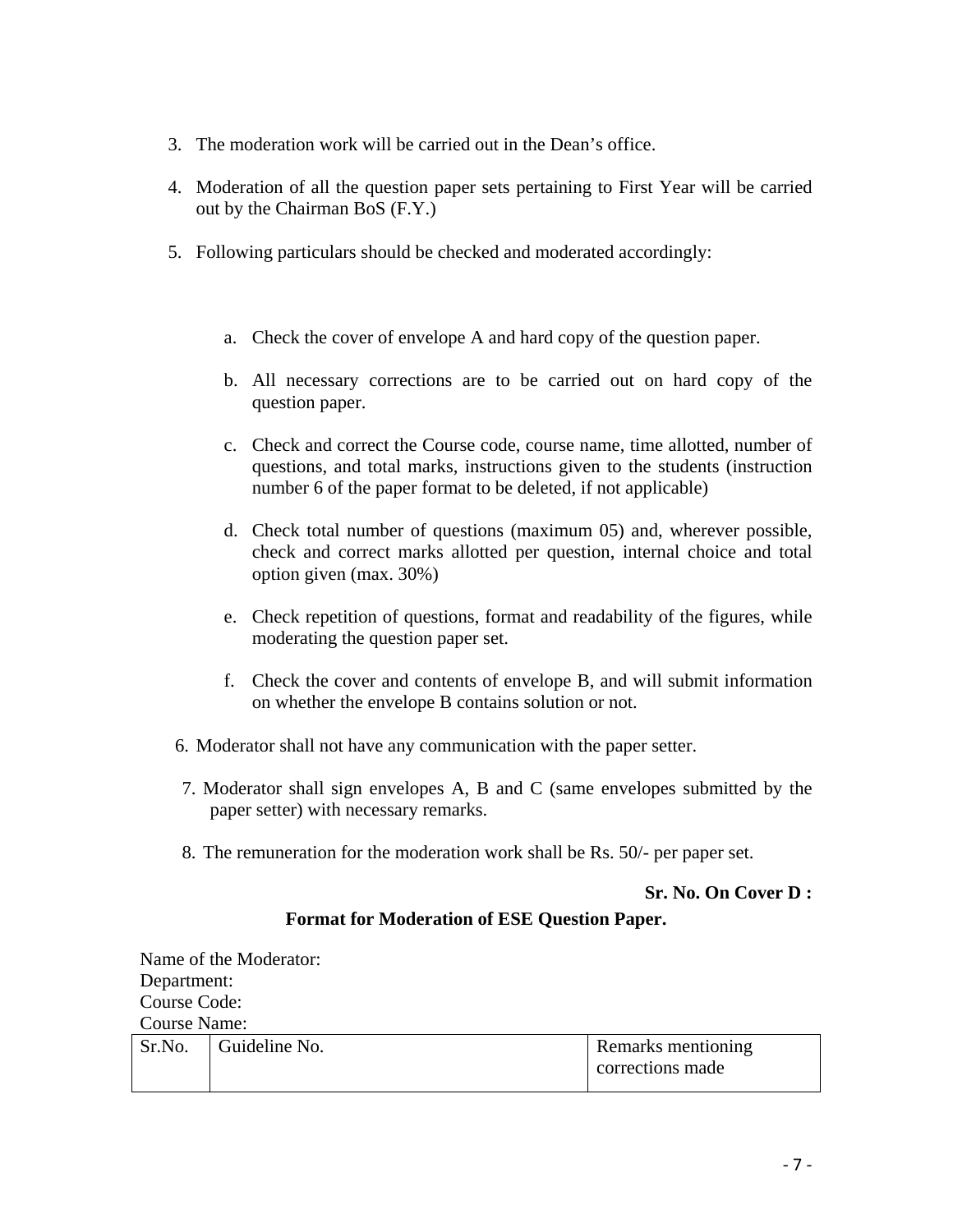|                | 5 a Check the cover of envelope A and hard<br>copy of the question paper.                                                                                                                                                           |  |
|----------------|-------------------------------------------------------------------------------------------------------------------------------------------------------------------------------------------------------------------------------------|--|
| $\overline{2}$ | 5 b All necessary corrections are to be carried<br>out on hard copy of the question paper.                                                                                                                                          |  |
| 3              | 5 c Check and correct the Course code, course<br>name, time allotted, number of questions, and<br>total marks, instructions given to the students<br>(instruction number 6 of the paper format to be<br>deleted, if not applicable) |  |
| $\overline{4}$ | 5 d * Check total number of questions<br>(maximum 05) and, wherever possible, Check<br>and correct marks allotted per question, internal<br>choice and total option given (max. 30%),                                               |  |
| 5              | 5 e Check repetition of questions, format and<br>readability of the figures, while moderating the<br>question paper set.                                                                                                            |  |
| 6              | 5 f Check the cover and contents of envelope B,<br>and will submit information on whether the<br>envelope B contains solution or not.                                                                                               |  |

\* Mention percentage option (in terms of marks; maximum 18 in case of 60 marks paper) available after corrections by Moderator.

Additional Remarks, if any:

## Signature of the Moderator with Date

*(Rule added vide item no 10 of XII EC meeting, dated 21.06.2010 and approved in academic board meeting, vide item no. 10, held on 30-06-2010)* 

2.2 (B) Evaluation of the ESE Question Paper: In order to maintain the quality and standard of question papers of the, the ESE question papers shall be evaluated from the various academic/ industrial subject experts. The Format for Evaluation is given below. The experts shall also be paid appropriate remuneration.

*(Rule added vide item no 6 of VII EC meeting, dated 28.11.2009 and approved in academic board meeting, vide item no. 11, held on 03-04-2010)*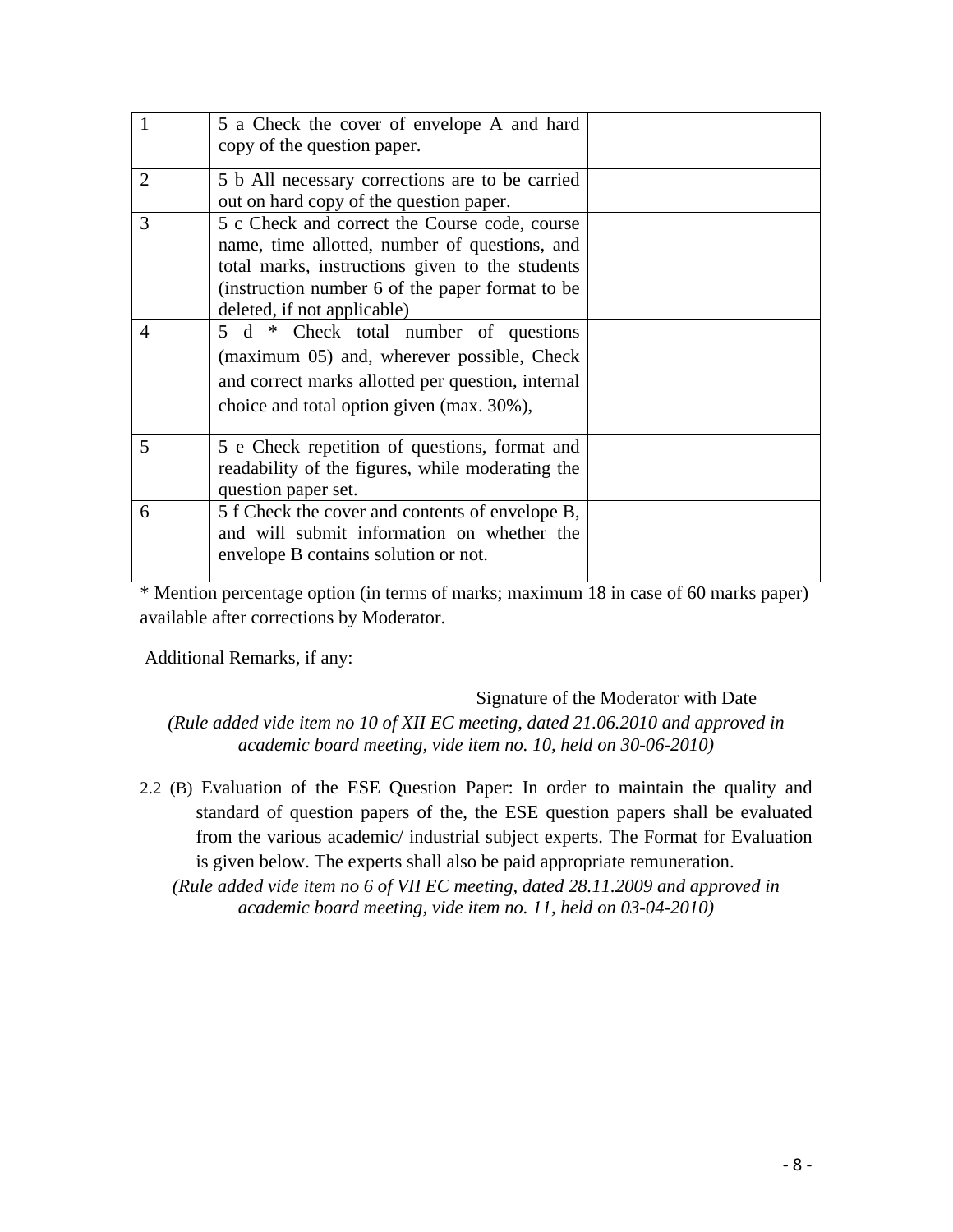| Format for Evaluation of the ESE Question Paper                                                            |                                                  |  |  |  |  |
|------------------------------------------------------------------------------------------------------------|--------------------------------------------------|--|--|--|--|
| Exam: $W/S$ 20--<br>Course Code:<br>Course Name:                                                           |                                                  |  |  |  |  |
| 1. Does the question paper uniformly cover entire syllabus prescribed for the course?<br>ii) Yes.<br>i) No |                                                  |  |  |  |  |
| 2. Whether the option is within 30 percent?<br>ii) Yes<br>i) No                                            |                                                  |  |  |  |  |
| 3. Whether the time allocated for the paper was sufficient?<br>ii) Yes<br>i) No                            |                                                  |  |  |  |  |
| 4. Was the paper clearly written and was appropriate to understand the meaning?<br>ii) Yes<br>i) No        |                                                  |  |  |  |  |
| 5. Was the language used appropriate? Does the paper suffer from grammar problems?                         |                                                  |  |  |  |  |
| i) No<br>ii) Yes                                                                                           |                                                  |  |  |  |  |
| 6. What is the standard of paper to judge the knowledge and analytical skills of                           |                                                  |  |  |  |  |
| student?<br>i) poor ii) moderate<br>iii) good                                                              |                                                  |  |  |  |  |
| 7. What was the difficulty level of the paper?<br>i) too easy ii) moderate iii) too difficult              |                                                  |  |  |  |  |
| 8. Any innovative ideas seen in the paper?                                                                 |                                                  |  |  |  |  |
|                                                                                                            | ii) to some extent iii) to great extent<br>i) No |  |  |  |  |
| 9. Whether the scheme of marking is appropriate?<br>i) No<br>ii) Yes                                       |                                                  |  |  |  |  |
| 10. What is the overall quality of the paper?                                                              |                                                  |  |  |  |  |
| i) poor ii) satisfactory iii) good iv) very good v) excellent                                              |                                                  |  |  |  |  |
| <b>Question Paper Evaluated by:</b>                                                                        |                                                  |  |  |  |  |
| Address.<br>Name.<br>Sign.                                                                                 |                                                  |  |  |  |  |

- 2.3 2.3.1 Printing procedure for question papers.
	- 1 Officer in-charge, (printing) shall receive one sealed envelop per course offered during the semester from the coordinator, (paper setting) and the acknowledgement in prescribed format shall be issued (Form: E-05). He/She shall retain duplicate copy of the same.
	- 2 Printing of the question paper shall be done one working day before the examination.
	- 3 Sealed packets shall be arranged date-wise in sequence.
	- 4 Each sealed question paper packet shall be opened by officer in-charge, (printing) in presence of one member and both shall sign the statement printed on the same envelop.
	- 5 No. of copies to be printed will be decided by the following formula.

$$
T = N + A
$$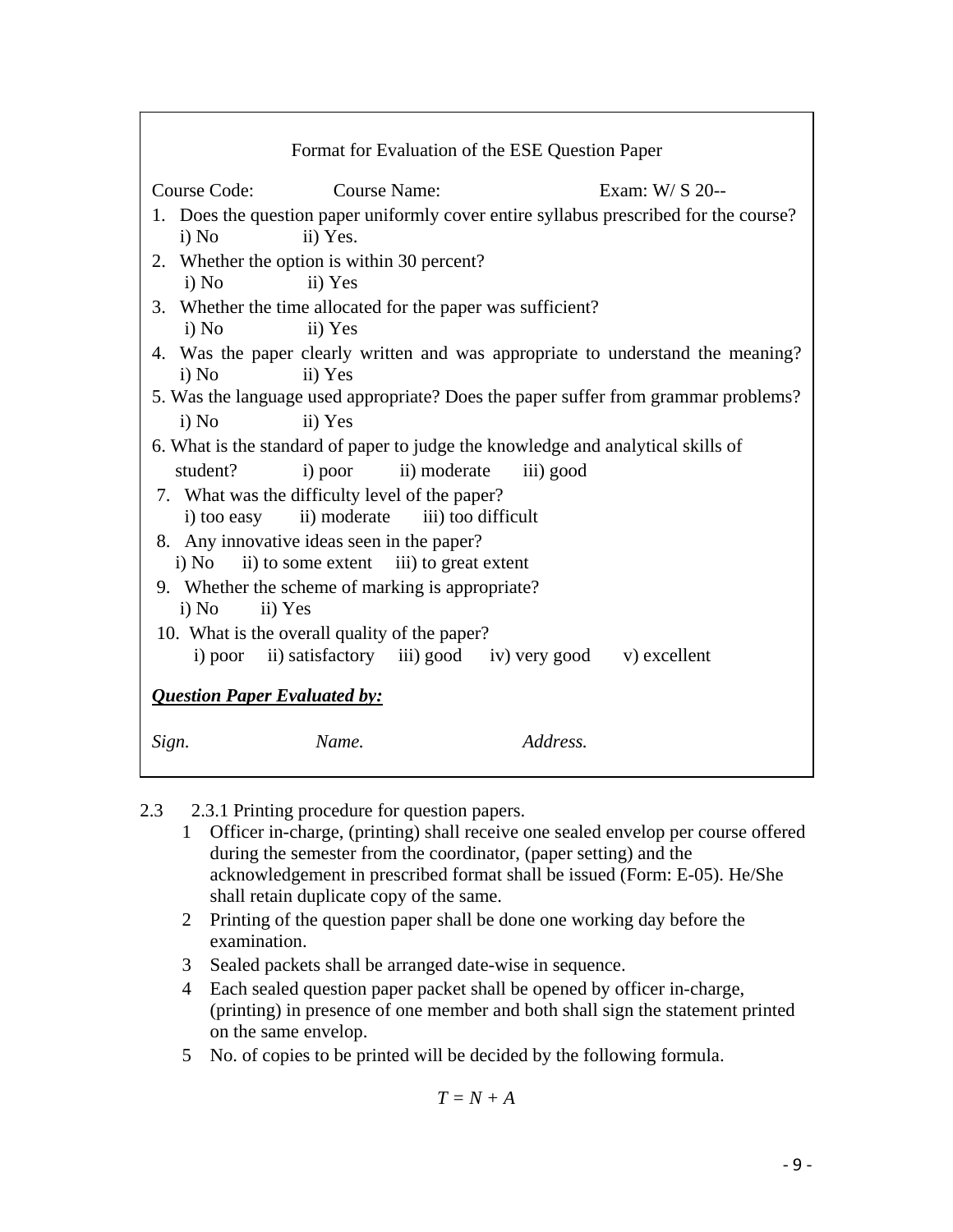Where,  $T = \text{Total number of question papers to be printed } N = \text{No. of}$ candidates appearing,  $A =$  Additional question papers  $= 20\%$  of the number of students appearing, subjected to a minimum of 5 and maximum of 20 question papers. Total number of question paper to be printed shall be rounded off to the next number that is multiple of 5.

- 6. Soft copy of the question paper provided by the paper setter shall be used for the printing. However incase the non-availability of the soft copy, officer in-charge, (printing) shall use hard copy, get it scanned and use it for printing and destroy the stencil.
- 7. No part of the question paper shall be saved on the hard disk during the entire process of printing.
- 8. Settling up the format, of the question paper if required, would be done and the printing command shall be given without creating any file on any of the storage device. However, the care shall be taken to eliminate changes in the original paper due to setting up the format.
- 9. The original manuscript and its soft copy in the form of CD or floppy shall be placed in original envelop which will then be placed in envelop *E* and shall be sealed by officer in-charge, (printing).
- 10. These manuscripts shall be compiled and returned to the coordinator, (paper setting) next working day and the acknowledgement in the form E-07 shall be taken. Manuscripts are to be retained for at least one additional semester by him.
- 11. No part of the question paper shall be saved on any of the storage device.
- 12. Damaged question papers, extra copies of question paper, part of the question paper, the upper portion of which is affixed on the packet and stencils if any, etc. shall be taken in possession by the officer in-charge (printing) immediately after they are created and shall be destroyed by burning it at the end of the printing work every day.
- 13. Pending commands given to the printing machine if any shall be erased before closing the room.
- 2.3.2 Format of the question paper
	- 1 Page setup for question paper will be 8 x 5.75 inch. i.e. Each side of the A4 size paper have two columns in landscape setup.
	- 2 Both the sides of the papers would be used for printing. The question papers are to be folded after printing.
	- 3 Light colored paper shall be used for the question paper printing. The color may be decided by the officer in-charge (printing) and may different for different exams.
	- 4 Additional sheets may be used for if the matter couldn't be accommodated on one sheet of A4 paper. Additional sheets shall be stapled with the main sheet.
	- 5 Following format shall be used.
		- a. The question papers shall be prepared in *MS-Word* word processor only
		- b. b. Font to be used shall be Times new roman, size 12 pt.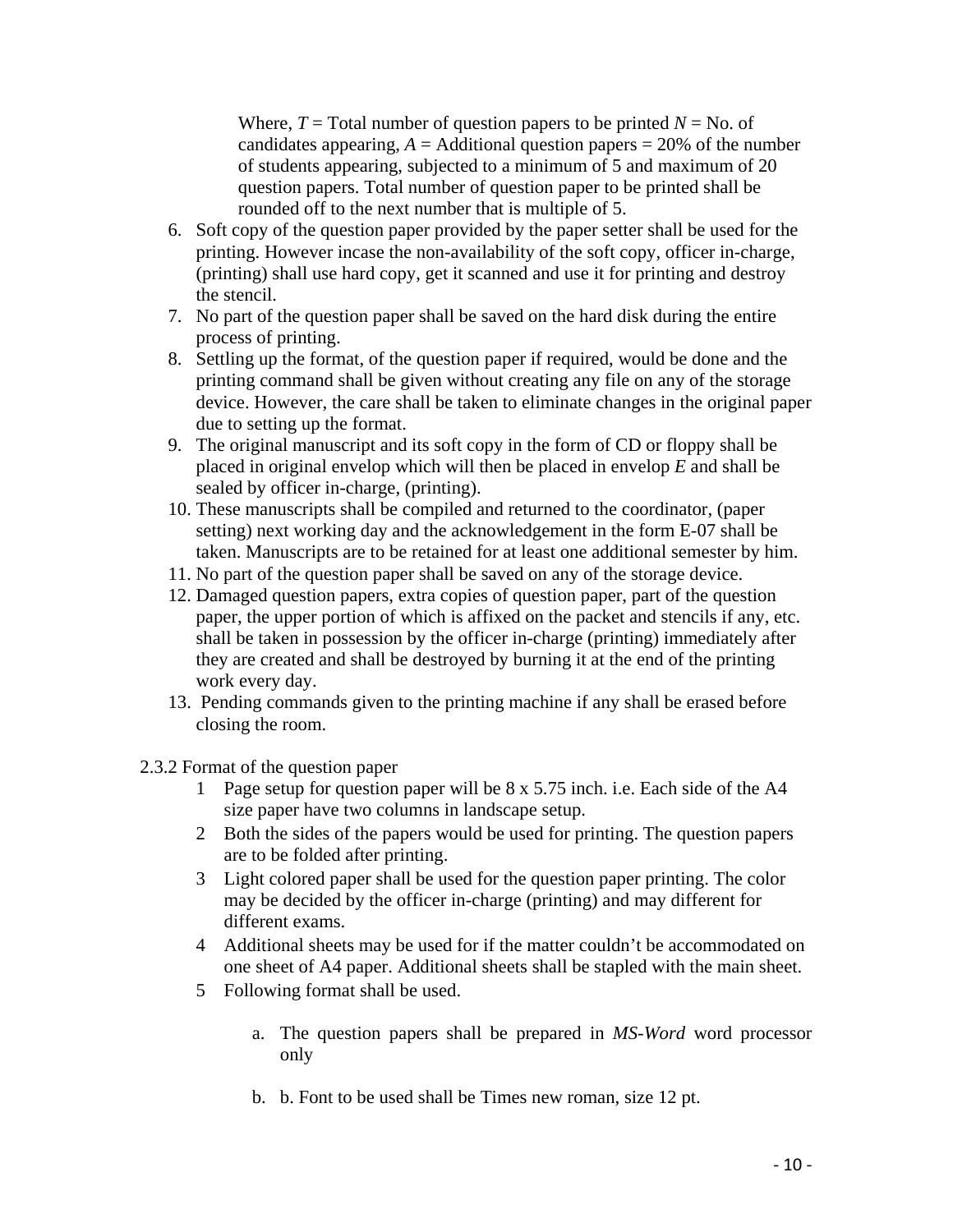- 6. Matter to be printed on question paper:
	- a. Name of the institute to be printed on the top of question paper. Government College of Engineering Amravati (*An autonomous institute of Government of Maharashtra*)
	- b. Name of Examination:

 *Example*: First year B. Tech. Examination Winter/ Summer / Summer Course 20\_\_ OR Second year B. Tech. (Mechanical) Examination

- Winter/ Summer / Summer Course 20\_\_
- c. Course code and course name:

 *Example* 

ME303 Fluid Mechanics

Maximum marks: As given by the setter.

- d. Duration: 2 hours 30 minutes
- e. Instructions: as given by paper setter
- f. Page Numbering Arabic

*(revised vide no 8 of academic board meeting held on 20-06-2007)*

- 2.3.3 Sealing of question papers packets
	- 1. Requisite number of question papers would be printed using available printing machine.
	- 2. After printing the requisite number of question papers, they would be counted and placed in the packets (Envelop *F*). In order to minimize number of packets, optimal combinations out of the below given lots shall be selected.
		- a. 50 question papers in each packet
		- b. 20 question papers in each packet
		- c. 10 question papers in each packet
		- d. 5 question papers in each packet
	- 3. The number of question papers placed in each packet would be ascertained by the second person in the team.
	- 4. Open end of the packet shall be pasted with gum.
	- 5. The matter printed on the top of the question paper would be cut and pasted on the packet so that all the three joints of the packet would be covered as shown below in Figure 1.
	- 6. Subsequently packets shall be sealed using sealing wax with the personal metal seal of the officer in-charge (printing) as shown in the Figure 1 by letters MS encircled.
	- 7. Officer in-charge, (printing) shall put his/her signatures on the places as shown in Figure 1.
	- 8. Sealed packet of question paper shall be issued to Coordinator Examination and the acknowledgement shall be taken. (Form.-08) and duplicate copy shall be issued to him.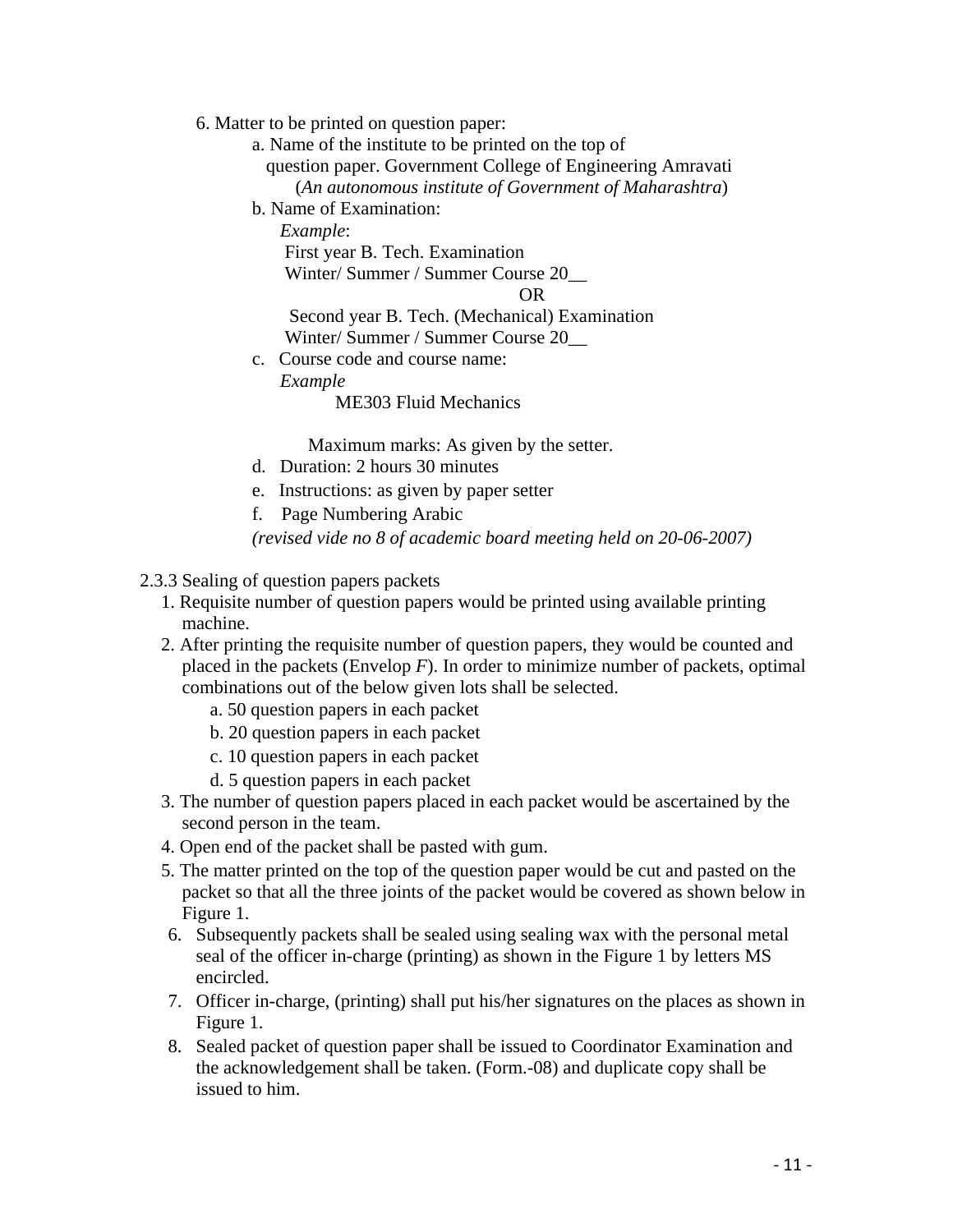

Figure 1: A sample question paper packet showing positions of seals and signatures.

- 2.3.4 Sealing of the room and cupboards: Paper seals duly signed with date and time have to be pasted on
	- 1 All the cupboards in the printing section
	- 2 All the doors of the printing section
- 2.3.5 Question paper packet: Made up of cloth woven paper, thickness greater than 140 gsm, size 9 x 6.5 inch, the plain side of which shall be printed with the statement to be signed by the Head of the department while opening the packet few minutes before starting the final examination.
- 2.3.6 The committee

The committee for printing the question papers shall consists of,

i. Officer in-charge, (printing) Lecturer

ii. DTP operator for printing Class III

- iii. Peon Class IV
- 1 Person other than those deputed for printing would not be allowed to enter the printing section.
- 2 The person deputed for the printing will not leave the room until the work is completed.
- 3 No member shall carry any communication or storage device, such as mobile, blue tooth, pen drive, floppy disk or any such device that may be used for transferring or storing the data from the computer.
- 2.3.7 Other guidelines

i) All the USB ports, CD writers, LAN cards, modems, blue tooth or any other accessory that can be used to transfer or save the data shall be removed or disabled, if not possible to remove it physically, from the computer used for printing.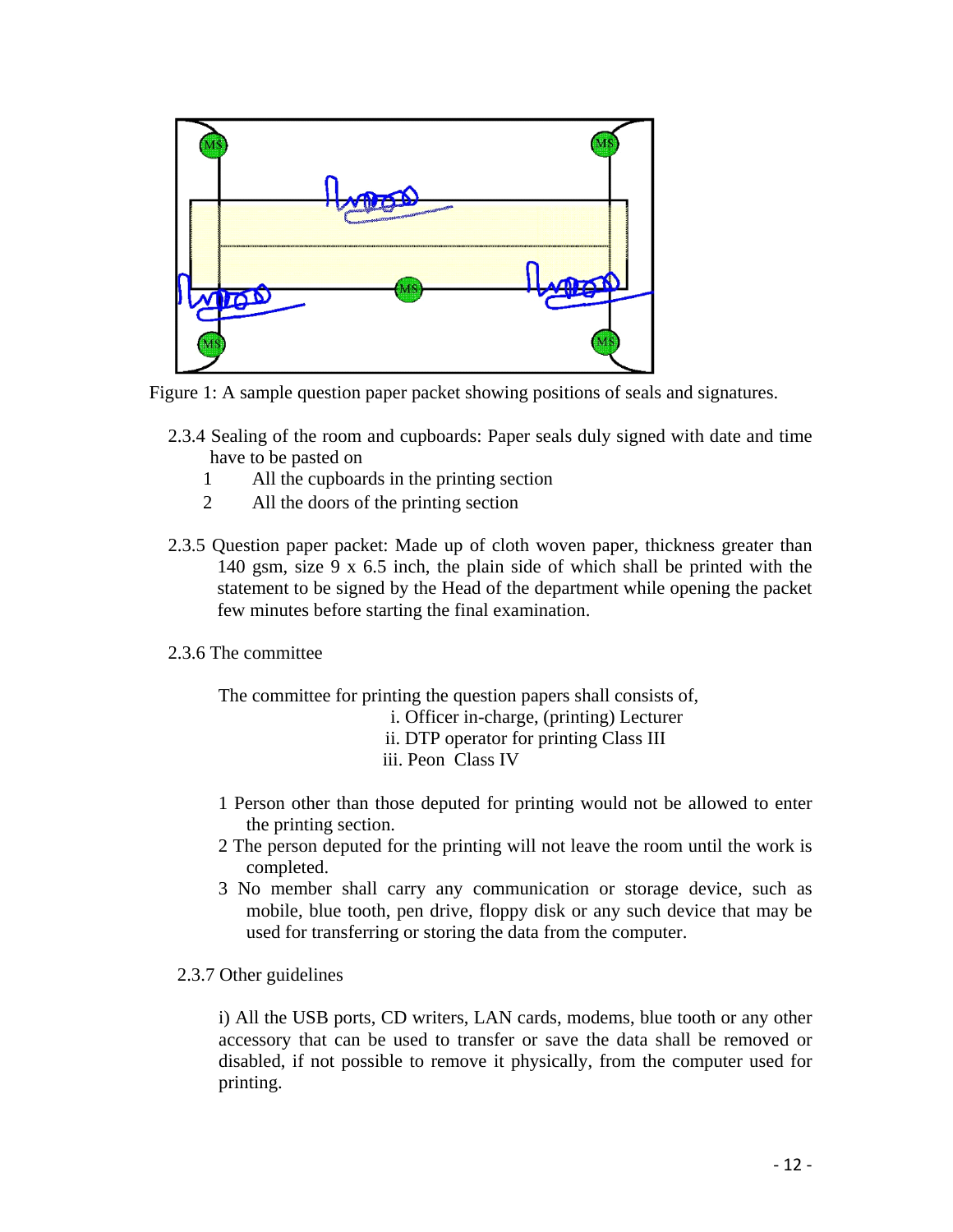## **3. Conduct of examination**

## 3.1 General

- 3.1.1 The various examinations for B. Tech. and M. Tech. Programmes shall be conducted in accordance with the Rule No. 21 of the Rules and Regulations for B. Tech. Programmes and Rule No. 17 of the Rules and Regulations for M. Tech. Programmes and also as per the Examination schemes approved by Board of Studies for the various Programmes.
- 3.1.2 The students shall be evaluated for his/her academic performance in a Course through Teacher's Assessment, Class Tests, Practical Examination and End Semester Examination.
- 3.1.3 There shall be two class tests during each semester for every course. Each class test shall be of 15 marks. Duration of each test shall be 1 hour. First class test shall be based on 25% syllabus and conducted at the end of  $5<sup>th</sup>$  week of the semester. The second class test shall be based on further 25% syllabus (syllabus other than that covered in first class test) and shall be conducted at the end of 10week of the semester.
- 3.1.4 At the end of each semester, there shall be an End Semester Examination for every theory course. It shall consist of theory examination of 60 marks and 2:30 hours/3:00 hour durations, as mentioned in the examination scheme approved by Board of Studies of the respective Programmes. The examination shall be based on entire syllabus of the respective course.
- 3.1.5 Practical examination shall be conducted for every practical course, seminar and Project, at the end of the semester.
- 3.2 Teacher assessment (TA)
	- 3.2.1 Course teacher shall evaluate the performance of the students in respective theory courses. Performance shall be evaluated by giving and checking home assignments/tutorials, taking surprise tests/seminars in class, allotting fieldwork, etc. Course teacher shall declare to the students at the beginning of the semester, the way in which he/she is going to evaluate the performance. Performance shall be regularly monitored and record of assessment shall be maintained in the prescribed Proforma. Maximum weightage for Teachers Assessment shall be 10 marks per course.
	- 3.2.2 At the end of the semester, course teacher shall tabulate marks allotted to students for Teachers Assessment, display it on notice board for students' reference and hand over the copy of the same to Head of Department.
	- 3.2.3 Head of Department / First Year Coordinator shall collect the marks for Teachers assessment for all Courses in all Semesters, compile them semester wise, and hand over the copy of the same to Institute level coordinator for Assessment.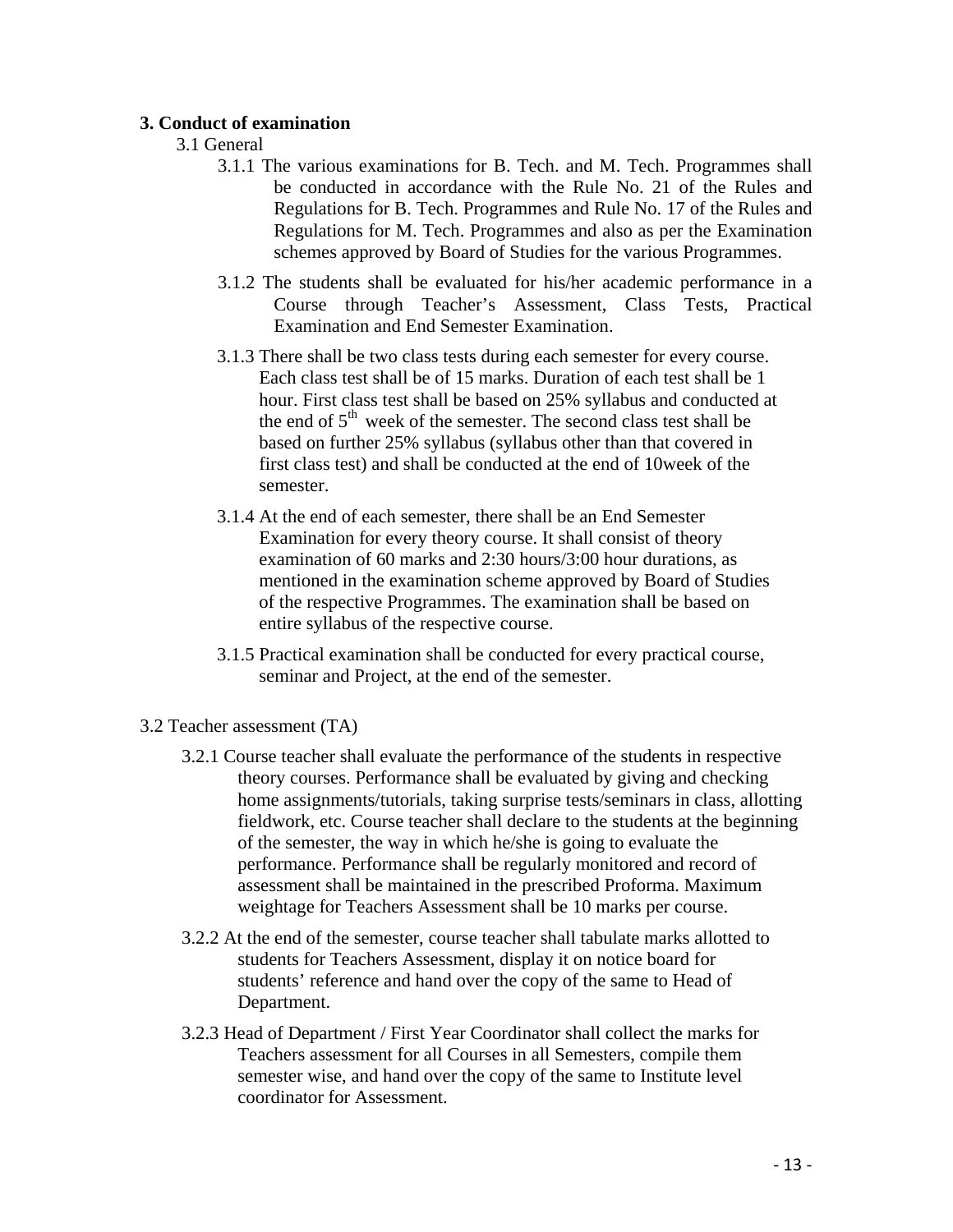- 3.2.4 Institute level coordinator shall collect the semester wise compiled marks for all Programmes for further necessary action
- 3.3 Conducting class test
	- 3.3.1 Coordinator Programming Cell shall prepare Institute-level timetable for class test for all the Programmes and send the copy of the same to all Heads of departments. Heads of Departments shall display the copy of timetable on notice boards of their departments and also circulate it among the course teachers. There shall be tests for maximum two courses in a day. *(revised vide item no. 4 of IV EC meeting held on 19-11-2007 and approved in academic board meeting, vide item no. 8, held on 15-12-2007)*
	- 3.3.2 Heads of Departments shall act as coordinators for conducting class tests of their respective Departments and shall be responsible for smooth and proper conduct of the tests. They shall, however, take the services of staff of their Departments for this purpose.
	- 3.3.3 Seating arrangement shall be made for class tests in each Department. Master plan for seating arrangement shall be made by Institute level coordinator for Examination, by taking into considerations the total number of students appearing for the test and seating arrangement available in each Department.
	- 3.3.4 Head of Department/First year Coordinator shall send the requirement of answer books, drawing sheets, graph papers, blank Proforma related with class tests and any other materials required for conducting the class test to Coordinator Examination and obtain the same from him and keep it in his/her custody.
	- 3.3.5 Course teacher shall set the question papers for Class Test of his/her respective course as per the norms and procedure laid down, and get the required number of copies of the question papers duplicated from the facilities available in the Institute/Department. Sealed packets of the question papers shall be retained by the course teacher at least two days before the commencement of the class test.
	- 3.3.6 Head of Department/First Year Coordinator shall appoint the required number of Invigilators and as per the examination schedule, from among the faculty of respective Department. However, the Course Coordinator shall be one of the invigilators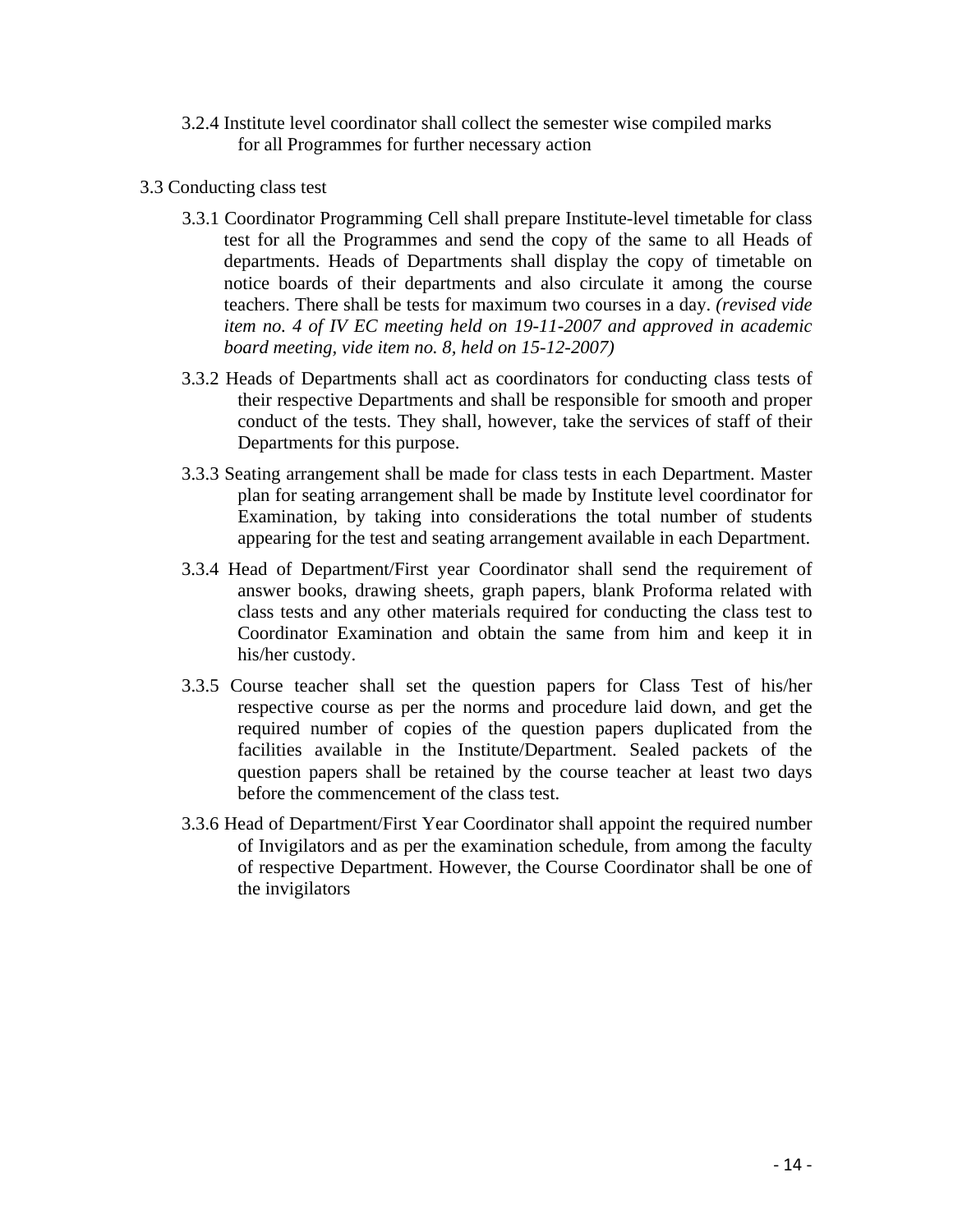- 3.3.7 On the day of examination, the Course Coordinator shall bring the sealed packets of question papers in front of H.O.D./First year Co-coordinator at least 20 minutes before the beginning of the test. The course coordinator (paper setter) shall be responsible for maintaining secrecy of question paper, supply of required number of question papers and communicating corrections if any to the examinee.
- 3.3.8 Invigilators shall distribute the answer books to the students at least 10 minutes before the start of the test, and question papers at beginning of the test. He/she shall check the identity cards of the students, check whether the students have occupied their right seats as per the seating arrangement plan, check whether students have correctly filled the details on front page of answer books and then sign on the answer books of the students. He/she shall then obtain the signature of the students on the attendance Proforma and maintain the attendance record of the students of his/her class/hall. At the end of the test, he/she shall collect the answer books from the students and arrange them sequentially as per the class roll numbers of the students, separately for each course, and hand over the same to Head of Department.
- 3.3.9 Invigilator shall observe the general discipline in the class/hall during the test and report the cases of indiscipline, misbehavior and copying cases to the Head of Department for further necessary action.
- 3.3.10 Course teacher shall collect the answer books of the respective course from Head of Department, after the test is over, the same day for assessment.
- 3.3.11 Head of Department shall maintain the record of answer books received and consumed for the tests.
- 3.4 End semester examination
	- 3.4.1 End Semester Examinations for all Programmes shall commence on the same day as per the schedule approved by the examination committee. However in case of any emergency the Chairman, examination committee is empowered to reschedule any examination.
	- 3.4.2 Coordinator examination shall be responsible for smooth and proper conduct of examination in the Institute. He/she shall;

i) Communicate with the Police Station, Gadge Nagar, Amravati, for keeping the Police '*Bandobast'* during the Examination

ii) Give the directions to all Heads of Departments and First Year coordinator for conduct of examination,

iii) Prepare the master plan for seating arrangement, by taking into considerations the total number of students appearing to the test and seating arrangement available in each Department

iv) Get the examination schedule prepared for all the Programmes from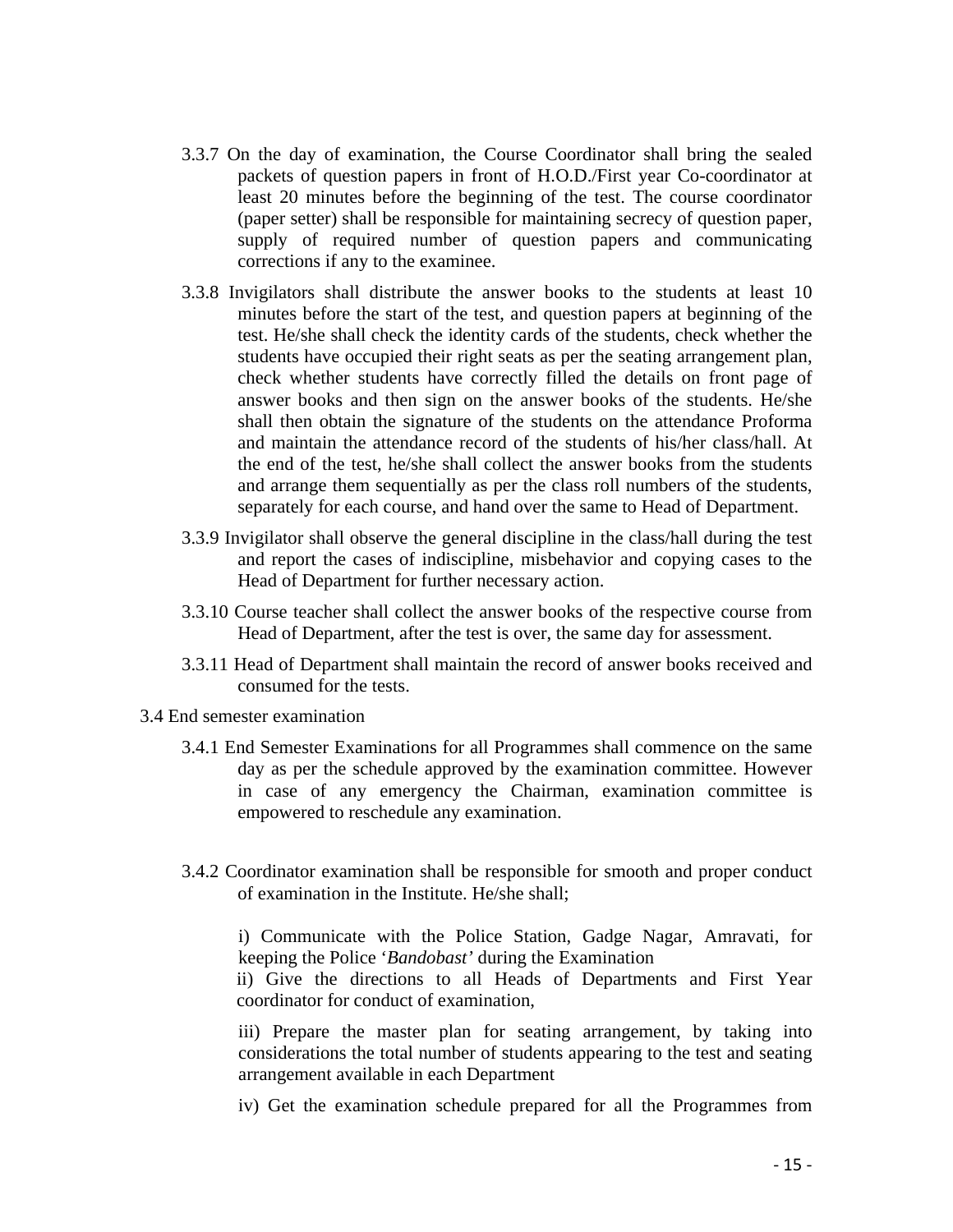Coordinator Programming Cell and send the copy of the same to all Heads of departments,

v) Receive the requirements of answer books, supplements, drawing sheets, graph paper and other material from various departments and distribute the same to respective Departments, and keep the record of the same,

vi) Receive the cases of misbehavior, malpractices, copy cases from heads of Departments and forward the same to complaint redresser committee for further necessary action,

vii) Procure the list of external examiners for various courses from Board of Studies and make it available to various Head of Departments.

- 3.4.3 Heads of Departments / First Year coordinator shall act as coordinators for conducting End Semester Examination of their respective Departments and shall be responsible for smooth and proper conduct of examination. For this purpose, services of staff of Department may be taken. Heads of Departments shall display the copy of timetable on notice boards of their departments and also circulate it among the course teachers.
- 3.4.4 Seating arrangement shall be made for examination in each Department as per the Master plan for seating arrangement..
- 3.4.5 Head of Department shall appoint staff for examination as per following structure and forward the copy of the same to Coordinator examination.
	- i. Invigilators : One invigilator for 25 -35 student subjected to maximum two per

class room

ii. Additional invigilator : One for the examination

- iii. Reliever : One per 3 to 5 class rooms, Two for 5 to 10 class rooms, three for 10 to 15 class rooms and so on *(modified as per item no. 6 of V EC meeting held on 31-03-2008 and approved in academic board meeting, vide item no. 9, held on 05-04-2008)*
- iv. Masking & sealing Assistant: Two class III employees of the Department
- v. Exam peon : Two for examination
- vi. Watermen : One for three class rooms, one for each drawing hall
- vii. Sweeper : One for examination

Invigilators, additional invigilator, and relievers shall be appointed from among the faculty of respective Departments.

3.4.6 Head of Department shall send the requirement of answer books, drawing sheets, graph papers, blank Proforma related with examination and any other materials required for conducting the examination to Coordinator Examination and obtain the same from him and keep it in his/her custody. He/she shall also receive the sealed packets of printed question papers for each course of his/her department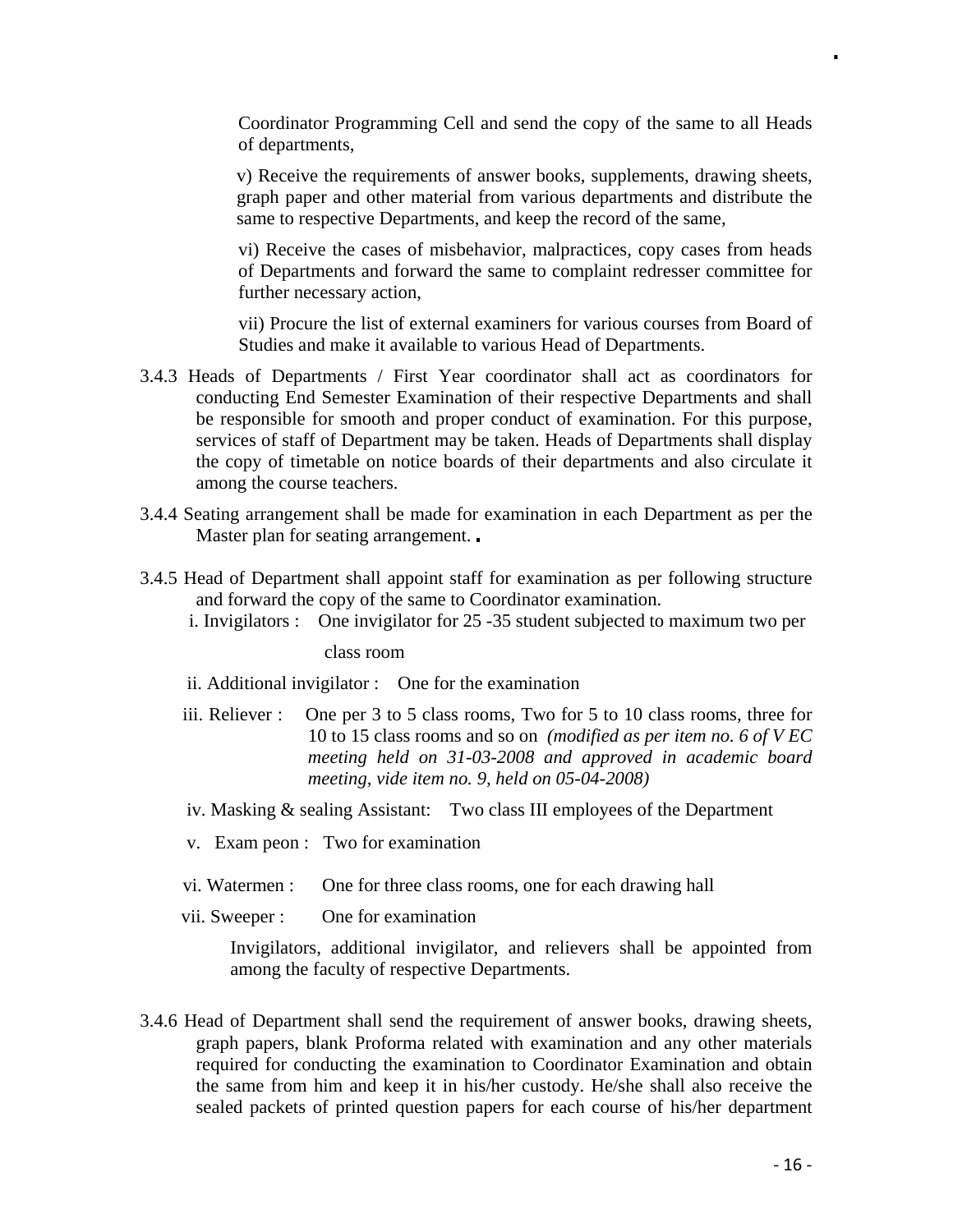from the coordinator examination one day prior to the schedule of examination in respective courses.

- 3.4.7 On each day of examination, Head of department/ faculty appointed by H.O.D. shall open the required number of packets of question papers at least 30 minutes before the start of examination. Prior to opening, however, he/she shall show the intactness of the seals of the packets to any two examinee and any two invigilators and obtain their signature on all the packets indicating the date and time of opening the packets. He/she shall then take out the required number of question papers from the packets and maintain the account of question papers on each packet.
- 3.4.8 Head of department/faculty appointed by H.O.D. then shall hand over the required material to the invigilators, at least 20 minutes before the start of the examination.
- 3.4.9 Head of department shall instruct the exam peon to ring the bell as per following timings:

| Sr.          | <b>Type</b>          | Schedule of bell for                                    | <b>Remarks</b>                                                                    |
|--------------|----------------------|---------------------------------------------------------|-----------------------------------------------------------------------------------|
| No.          | of bell              | <b>Morning/Afternoon</b><br><b>Session</b>              |                                                                                   |
| $\mathbf{1}$ | Long<br>bell         | Fifteen min. before the<br>beginning of<br>examination  | To indicate that the students<br>should occupy their seats in the<br>class / hall |
| 2            | Two<br>strokes       | beginning of<br>examination                             | To indicate start of the<br>examination                                           |
| 3            | <b>One</b><br>stroke | One hour after beginning<br>of examination              | To indicate end of first hour of<br>examination                                   |
| 4            | One<br>stroke        | Two hours after<br>beginning of<br>examination          | To indicate end of second hour of<br>examination                                  |
| 5            | Two<br>strokes       | Ten min. before the end<br>of examination               | To indicate last 10 minutes for<br>2:30 hours duration paper                      |
| 6            | Long<br>bell         | Two and half hours<br>after beginning of<br>examination | To indicate end of 2:30 hours<br>duration paper                                   |
| 7            | Two<br>strokes       | Ten min. before the end<br>of examination               | To indicate last 10 minutes for<br>3:00 hours duration paper                      |
| 8            | Long<br>bell         | Three hours after<br>beginning of<br>examination        | To indicate end of 3:00 hours<br>duration paper                                   |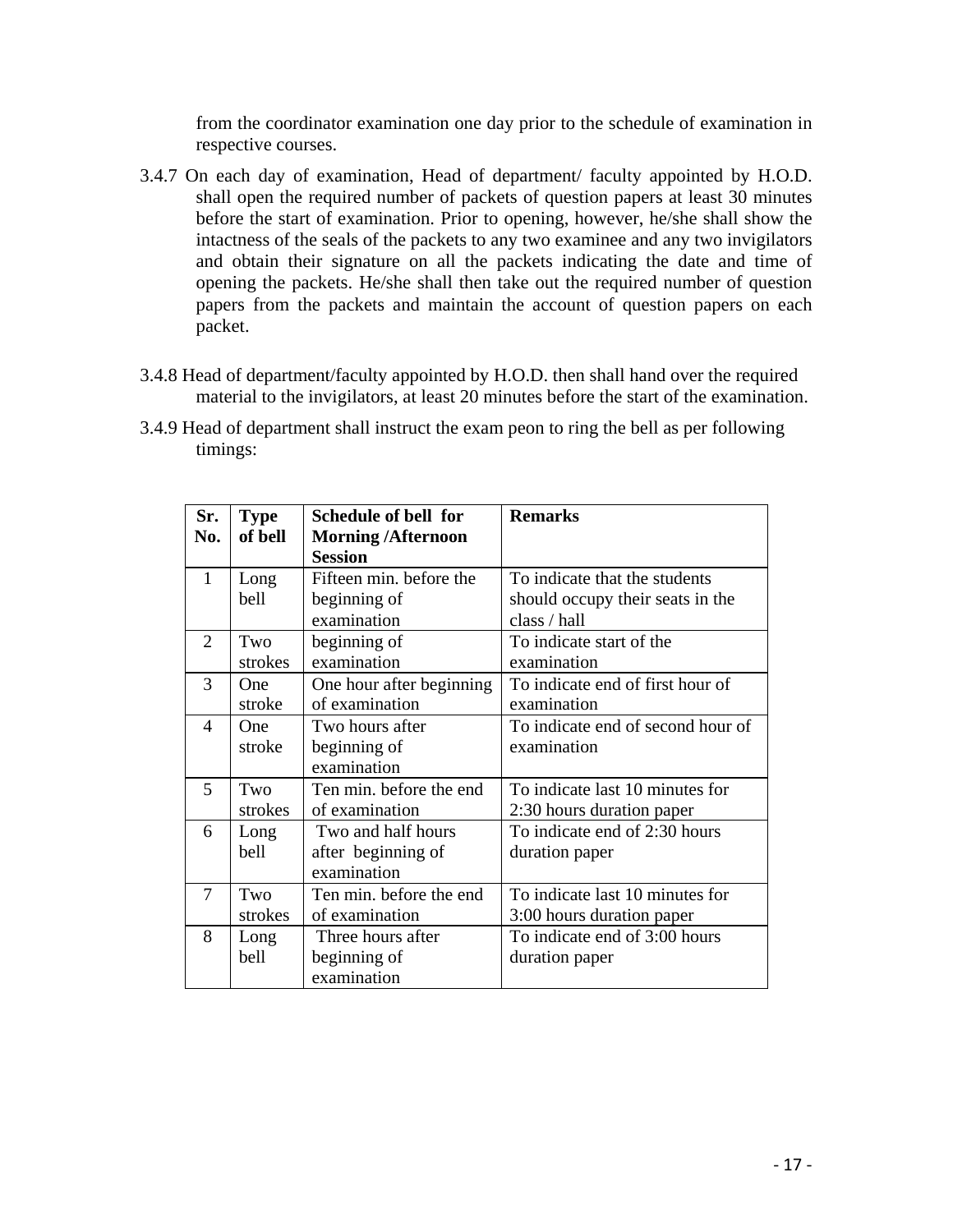3.4.10 Invigilators shall enter their class/hall at least 15 minutes before the start of examination. He / She shall

i) ask the students to keep their books, note books and their written materials at the front of the room/ outside the room,

ii) check whether the students have occupied their seats as per the seating arrangement plan,

iii) distribute answer books to the students at least 10 minutes before the start of the examination and ask them to fill in correct details on the front page of the answer books,

iv) distribute the question papers to the students at the beginning of the examination,

v) check the identity cards of the students and sign on their answer books, if all details are correct,

vi) take the signature of students on the attendance proforma, mark 'AB' for absent students and maintain the attendance record of his/her room/hall,

vii) distribute the supplements, graph papers to the students as and when demanded by the students and maintain the record of supplements issued in the given proforma,

viii) maintain general discipline in the classroom by frequently moving in the class room/hall and preventing any malpractices, attempt of copying by the students.

ix) report cases of students misbehavior, indiscipline, malpractices and copying cases to the Head of department for further necessary action,

x) give warning to the students to tie their supplements, 10 minutes before the end of examination,

xi) collect the answer books from the students at the end of examination and arrange them sequentially as per the exam. Seat numbers of students for each course separately,

xii) hand over the answer books and filled in proforma to the head of the department.

- 3.4.11 Head of department shall take rounds in the different rooms/halls to confirm that invigilators are performing their duties well and discipline is being maintained during examination. He/she shall also send the relieving supervisors to various rooms/halls to relieve the invigilators for not more than 10 minutes at a time.
- 3.4.12 Head of department shall forward the cases of misbehavior, indiscipline, malpractices, attempt to copy, copying cases to coordinator complaint redress committee through coordinator, examination.
- 3.4.13 If any examinee is not in position to write at all, or write as fluently as normal student, on account of physical disability or injury due to accident just before the examination and produces a medical certificate from the Civil Surgeon on this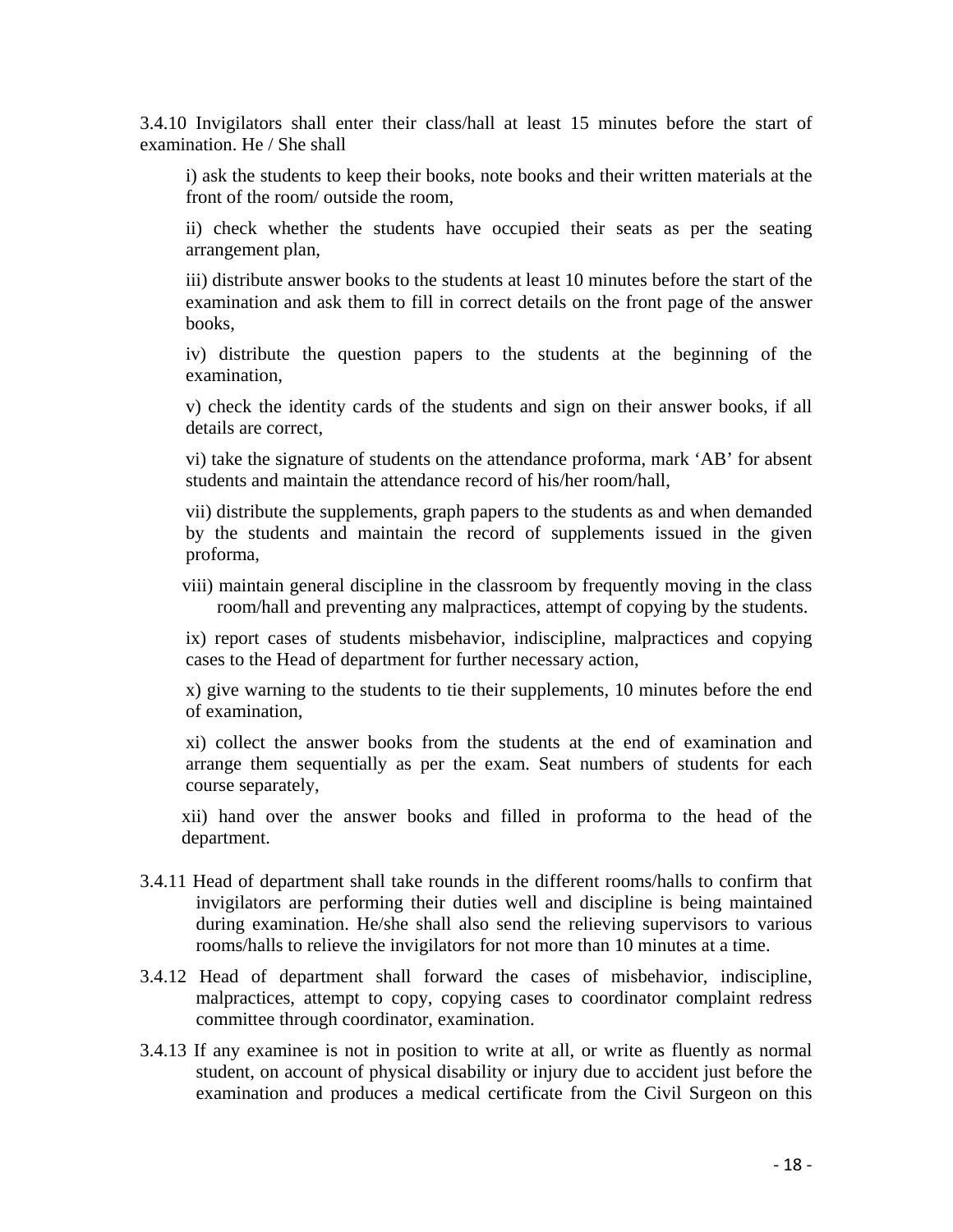account, then a writer shall be allowed to such examinee. Such a writer shall not be a student of any Programme of B. Tech. / M. Tech. of the Institute or any other Technical Diploma or Degree course of other Institutes. The examinee shall, however, apply in a prescribed proforma to Head of Department asking for permission to allow for such a writer. Head of department then shall verify the medical certificate and give a permission letter to the examinee for the writer after taking the undertaking from the writer in a prescribed proforma. The examinee shall produce the permission letter to the invigilator for examination of each course.

- 3.4.14 In case of physically disabled examinee, who can write but at much slower speed as compared to normal student, he/she may be allowed to write for 15 to 30 minutes extra for all the courses, provided he/she seeks permission from Head of department for extra writing time on account of his/her disability by producing medical certificate from Civil Surgeon to this effect.
- 3.4.15 After receiving the answers books from invigilators, Head of department shall check them as per the attendance record submitted by the invigilators and then sort out the answer books of each course separately. He/she shall then get it masked from masking assistant.
- 3.4.16 Masking assistant shall hide the exam seat no. and serial no. of each answer book by suitably folding the front page of the answer book and pasting with brown tape, as per the procedure laid down.
- 3.4.17 Head of department shall direct the sealing assistant to tie the bundles of answer books of each course separately along with two copies of question paper, copy of attendance sheet, record of supplements issued etc. and pack them in packets of cloth and seal them with sealing wax, and paste a packing slip on each packet indicating all details of packed answer books. Thereafter Head of Department shall handover the all the packets to coordinator Central assessment on the same day, or latest on the next day. He/she shall maintain the record of all such packets of answer books handed over to coordinator Central Assessment.
- 3.4.18 Sealing assistant shall maintain the account of answers books and supplements received and consumed for the examination in a register. He/she shall also prepare the bills of remuneration of all staff involved in the examination work and submit to the Head of department for further action.
- 3.4.19 Coordinator Central assessment shall receive all the packets of answer books of all courses for all Programmes of all departments for assessment.
- 3.4.20 Heads of department shall prepare the estimate for remunerations of staff involved in the end semester examination as per rules. Remuneration shall be paid to the staff after the examination is over and account of payment shall be submitted to the office within a week.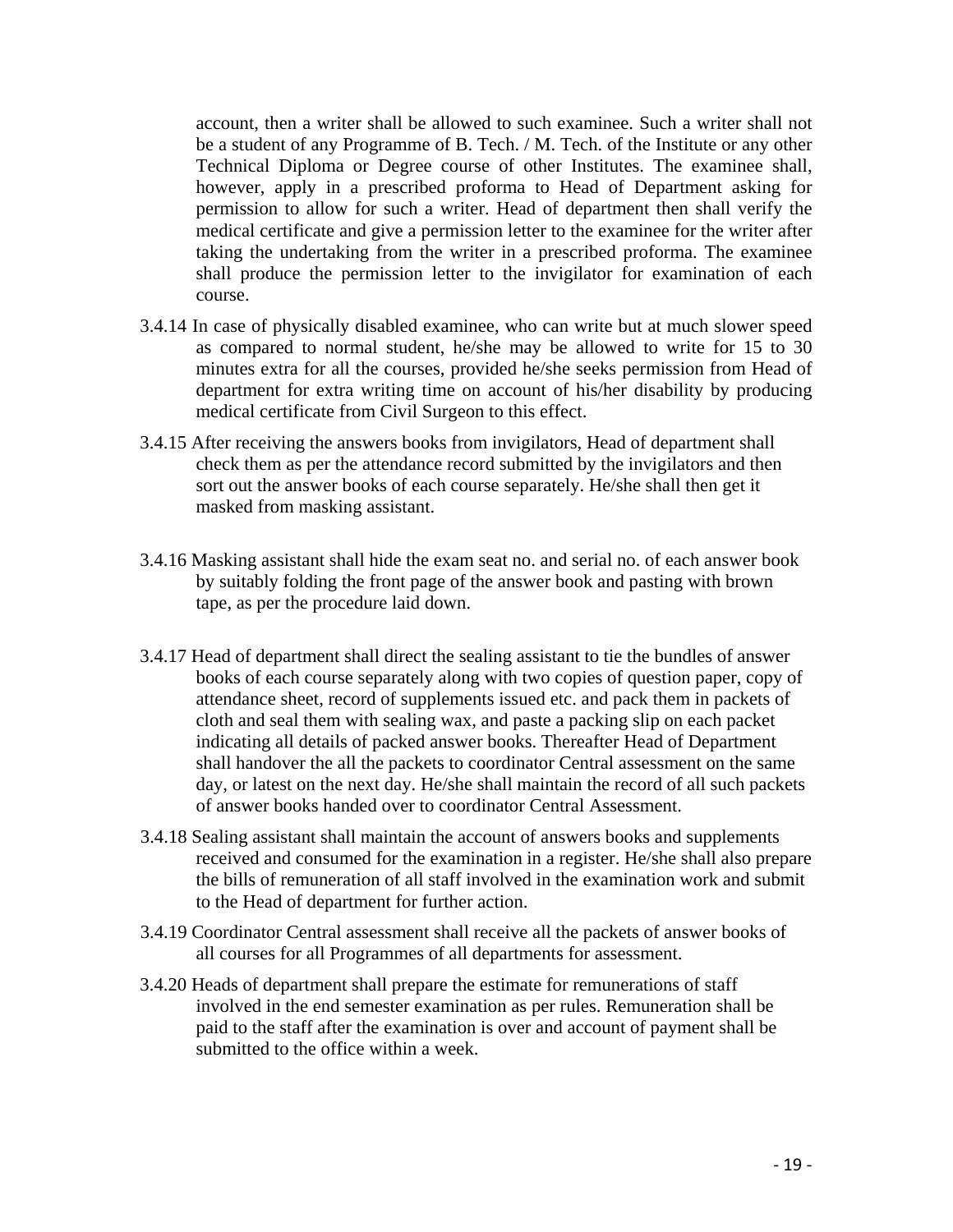#### 3.5 Practical Examination

- 3.5.1 Practical examination shall be conducted as per the examination schedule approved by the Examination committee. However in case of any emergency the Examination may be rescheduled with the prior approval of Chairman, examination committee.
- 3.5.2 Heads of Departments shall act as coordinators for conducting practical examinations of their respective Departments and shall be responsible for various related activities. They shall, however, take the services of staff of their Departments for this purpose.
- 3.5.3 Respective Heads of Departments shall prepare detailed timetable (batchwise) for the practical examination. A consent of Heads of other departments shall be taken, if necessary, to avoid overlapping of schedule or any other problem.
- 3.5.4 Head of Department shall appoint staff for practical examination as per following structure and forward the copy of the same to Coordinator examination.
	- i) External Examiner: One for each practical course, as approved by Examination Committee
	- ii) Internal Examiner: One for each practical course, preferably the course teacher, as approved by Examination Committee
	- iii) Laboratory Expert: (For performance in practical examination only) One faculty member for each practical course *(revised vide item no. 4 of IV EC meeting held on 19-11-2007 and approved in academic board meeting, vide item no. 8, held on 15-12-2007)*
	- iv) Laboratory assistant: One Laboratory assistant of the respective laboratory *(Added vide item no. 4 of IV EC meeting held on 19-11-2007 and approved in academic board meeting, vide item no. 8, held on 15-12- 2007)*
	- iv) Laboratory Peon: One for each course, preferably peon of the respective laboratory.

For workshop practical, the structure of staff for practical examination shall be as under;

- i) External Examiner: One for each practical course, as approved by Examination Committee
- ii) Internal Examiner: One for each practical course, preferably the course teacher, as approved by Examination Committee
- iii) Forman : One for each practical course
- iv) Shop Instructor : One for each shop, in which the examination is to be conducted
- v) Peon : One for each shop, in which examination is to be conducted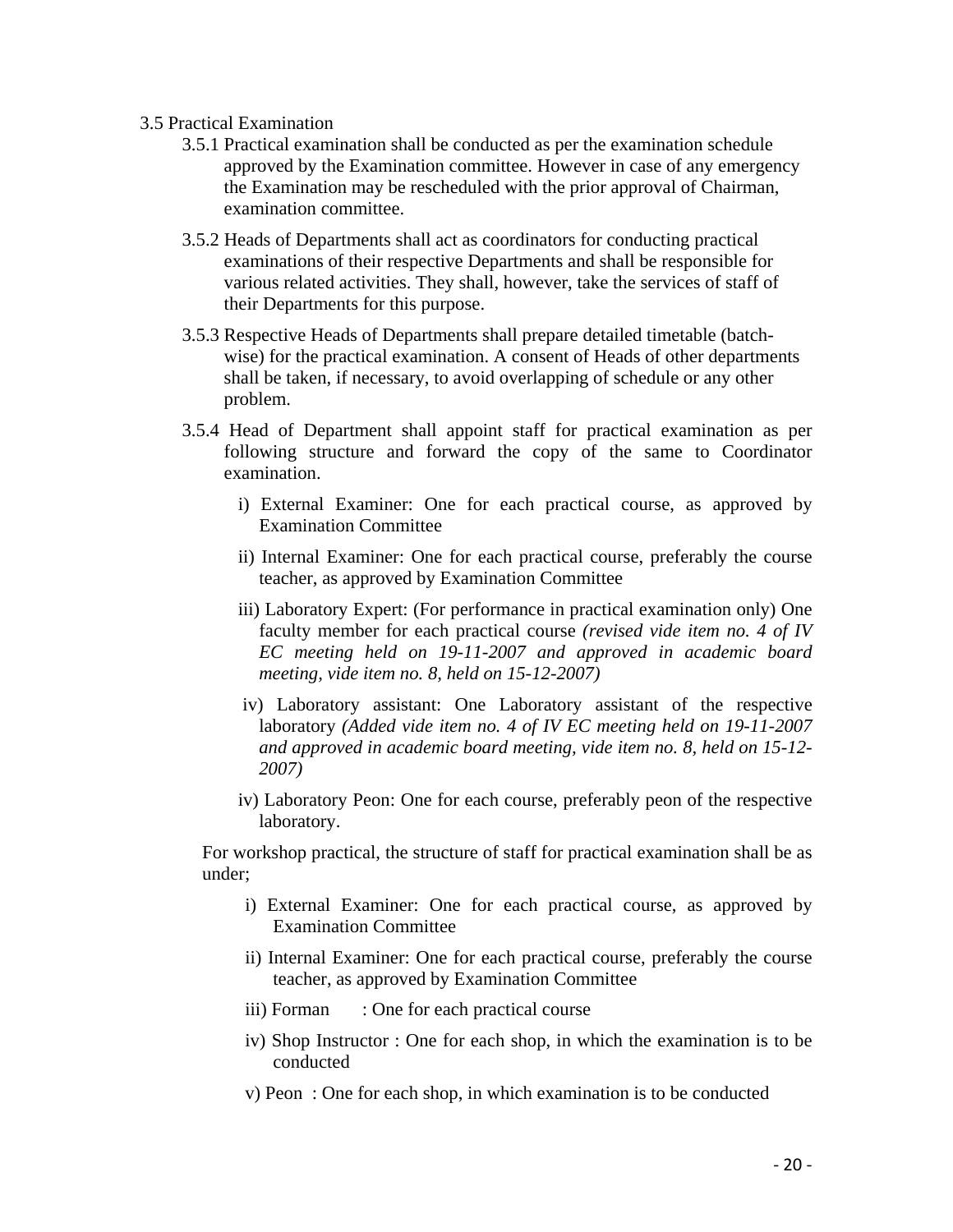In case of common courses in the same semester of different Programmes, different internal examiners and external examiners may be appointed for each Programme.

- 3.5.5 B.O.S. shall recommend the list of external/internal examiners for practical examination of each course to examination committee. Examination Committee shall finalize the names of external examiners, from among the list recommended by B.O.S. In case external examiner doesn't report for the examination due to emergency, the concern Head shall make alternative arrangement from the list of panels. In case no examiner available in the panel; the Head is empowered to make suitable arrangement with the consent of Chairman Examination Committee. Heads of Departments shall send the appointment letters to the external/internal examiners.
- 3.5.6 Internal examiners along with laboratory experts and laboratory peons shall make all the necessary arrangements of equipment/laboratory setup required for conducting practical examination for their respective courses.
- 3.5.7 Practical examination shall be conducted in any one of the following manner:

i) Oral examination (viva voce) only. Both internal and external examiners shall ask questions to the students based on the practical content of the course, so as to assess his/her practical knowledge of the course.

ii) Practical examination in which the students are required to perform the given practical / make the given job in the workshop / draw a drawing on the drawing sheet / prepare a program on computer in the given computer language. The performance of the students then shall be judged by External examiner only.

iii) Practical examination, in which student is required to perform a given practical, followed by the oral examination (viva voce) based on the practical content of the course. The performance of the students then shall be judged by both Internal and External examiner.

Internal examiner shall preserve the answers books/drawing sheets/workshop jobs of the practical examination for next two consecutive sessions and then hand over the same to the store for further action.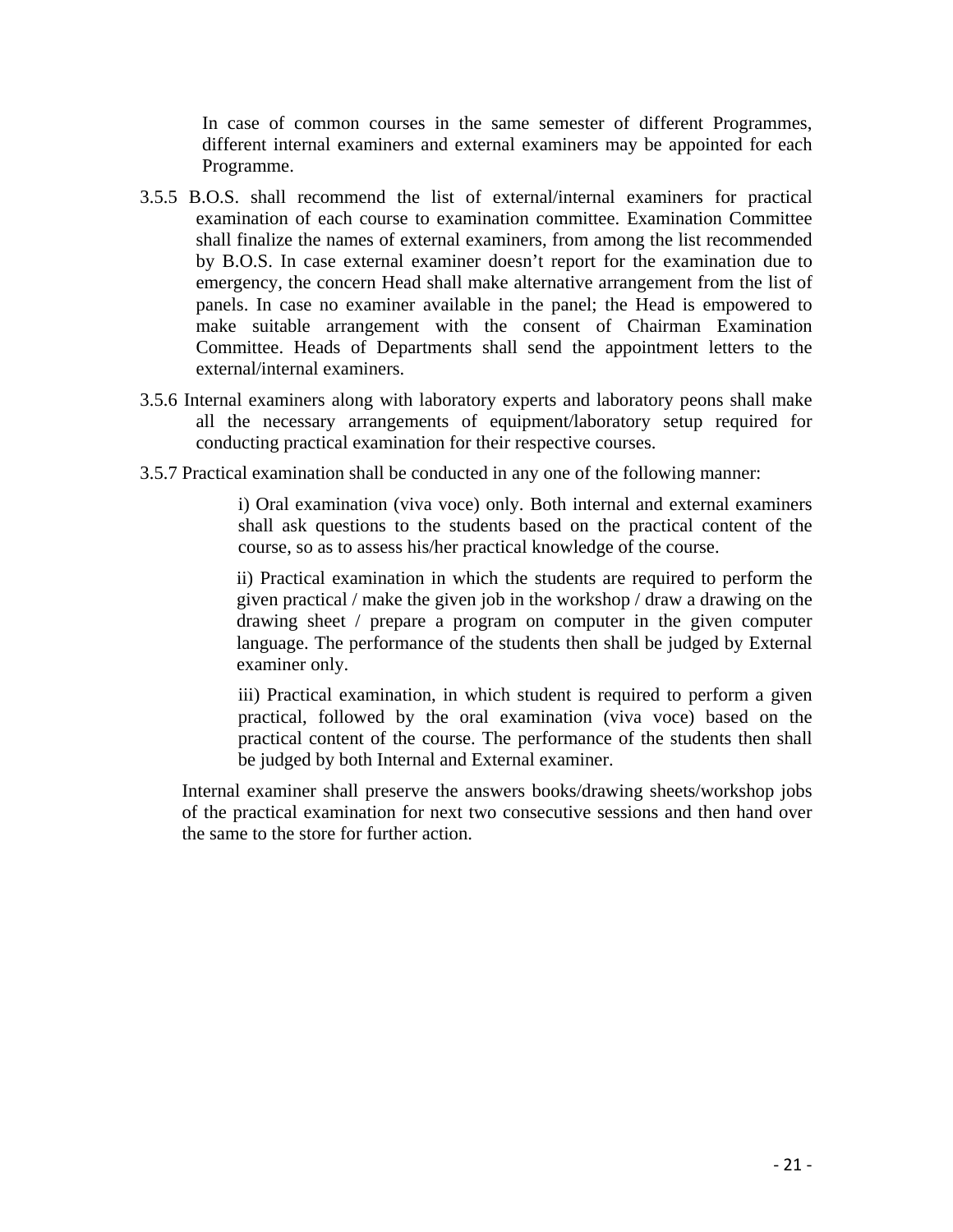- 3.5.8 After the practical examination of the course is over, internal examiner along with the external examiner shall fill in the marks given to the students in the mark sheet, sign on it, seal it in a packet, write all details on the packet and hand over the same to Head of Department on the same day, or latest on the next day.
- 3.5.9 Head of Department shall hand over the packets of mark sheet to the Course coordinator for gradation based on internal and external practical examination marks.
- 3.5.10 Heads of department shall prepare the estimate for T.A.D.A. and remunerations of external examiners, internal examiners and other staff involved in the practical examination as per rules. T.A.D.A. and remuneration to the external examiners shall be paid as per rules and regulations, after the examination of the respective course is over. Remuneration to internal examiners and other staff after shall be paid after the practical examination and account of payment shall be submitted to the office within a week.

## **4. Central Assessment**

## 4.1 **General**

For assessment of answer books of **end semester examination**  Principal/Director of Institute will form committee for a **Centralized Assessment Cell** (**CAC**) at institute level, of the organization shown in **(Appendix -D)** 

Answer book assessment is an honor. Assessment is compulsory to all teaching staff of this institute. Officer-in-charge of this scheme will receive masked answer books from Head of Department and carry out the assessment as per given procedure in stipulated time.

Wherever number of persons involved in assessment is more than one, in such cases, course coordinator shall request all assessors to sit together to decide a common scheme of evaluation in writing before beginning assessment. *(Added vide item no. 10 (i) of III EC meeting held on 22-05-2007 and approved in academic board meeting, vide item no. 8, held on 20-06-2007)* 

Normal working hours of CAC shall be 8 a.m. to 8.00pm considering quantum of work and stipulated time period (10 days) Working hours may be extended or may be decided as per requirement

4.2 Assessment procedure After receiving the order for assessment of answer books, the assessor shall

i) not disclose the order as it is confidential. ( Refer Form No.E19**)** 

ii) report at **the CAC**.

iii) submit the "Evaluator's Declaration" form given by CAC officials.(Form No.E20) iv) collect sealed bundle of answer books from CAC officials, count all the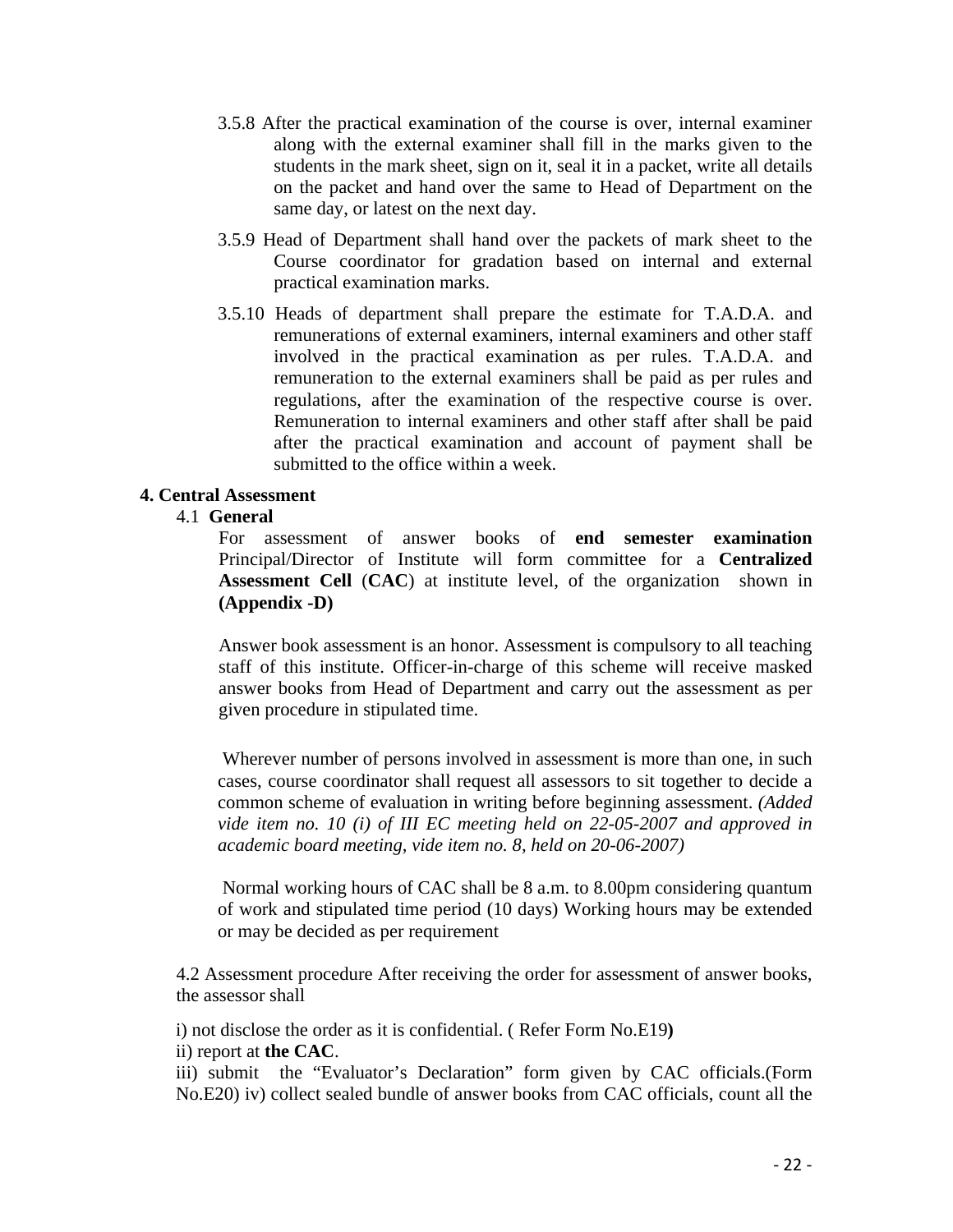answer books in the bundle and carry out check on proper masking of answer books. If any difference in number of answer books is there, get it clarified from CAC officials immediately. If any answer book is found to be unmasked, contact immediately coordinator for masking & get it masked. In any case, do not receive any unmasked answer book.

v) collect question paper and solution/scheme of marking of the course from CAC officials vi) not assess any answer book without solutions/scheme of marking.

vi) award step-wise marks for each solved question.

vii) transfer marks carefully on the front page of the answer book and carry out total of marks correctly.

viii) write marks as *zero*, 01, 02, 03, etc i.e. in double digit and not as 0. 1. 3. 4 etc. in the space provided on the front page of the answer book. Write 00 marks in that question to which answer/s written by the examinee is completely wrong. Write - - (double dash) in that question which is not attempted (completely ignored) by the examinee

ix) assess the answer in terms of marks only. he/she neither shall put any comment nor shall put any markings

x) put signature with his/her name in the space provided on the front page of the answer book.

xi) hand over the bundle ,in following cases

- report immediately to CAC officials for further action if any complaints regarding the answer books such as
- answer book found with a written request stating cancellation of previously written answer,
- found with multiple-writings,/ with multiple use of inks.
- found attached with any currency note to the answer book and or found requesting assessor to assess answer book favorably,
- mass copying,
- found disclosing identity of the examinee in any form with a intent to get clear-cut illegal benefit,
- found writing abusive and threatening language
- question paper with missing data, misprint of any nature and all other such cases

xii) handover valued answer books to officials.

4.2.1 Re-totaling

- i) Re-totaller shall see that examinee attempted the questions considering the internal choice and shall check the marks given by the assessor are as per the marks allotted to the questions.
- ii) Re-totaller shall see all questions and sub questions are valued and awarded marks
- iii) Re-totaller shall report to associate coordinator in case of any discrepancy, if any discrepancy is reported to associate coordinator , he/she shall bring it to notice immediately to coordinator and Coordinator shall get it corrected from the concerned e valuator.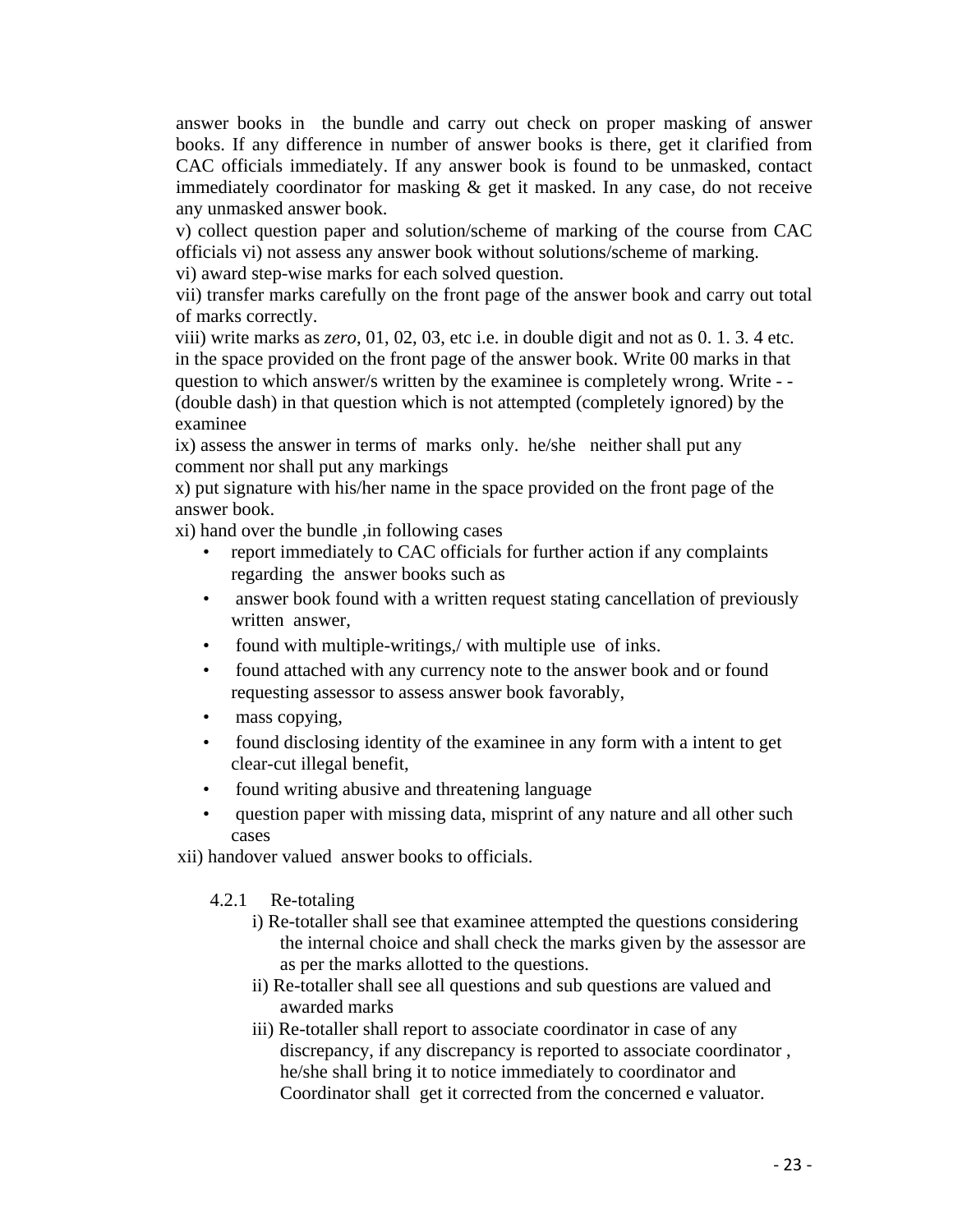- iv) In any case the Re-totaller, associate coordinator**,** coordinator shall not correct any such mistakes on their own.
- 4.2.2 A course coordinator shall feed the marks in the MIS at central assessment center. *(Added vide item no. 10 (ii) of III EC meeting held on 22-05-2007 and approved in academic board meeting, vide item no. 8, held on 20-06- 2007)*
- 4.3 Dispatch of assessed answer books

 The coordinator shall send all valued masked answer books in sealed bundles to the concerned Head of department on the last day of CAC. The slip (Form No.E21) showing the details of bundle should be pasted on it.

- 4.4 Display of marks
- **1.** After receipt of masked answer books the concerned head of department shall arrange for unmasking and shall ask departmental coordinator to prepare mark list for end semester examination**.** 
	- *(Following addition introduced, vide item no. 12 of XI EC meeting held on 17-03-2010 and approved in academic board meeting, vide item no. 11, held on 03-04-2010)*

 The model answers and marking scheme shall be made available to students after ESE.

4.5 Preservation of assessed answer books

All valued answerbacks shall be preserved for two consecutive semester**;** in respective department

- 4.6: Issue of photo copy of ESE answer paper to the students. Procedure
	- 1. Eligibility:
		- i) The candidate shall be entitled to apply in prescribed form along with requisite fees for photocopies only of his/ her assessed answer books of such institute's end semester theory examination(s) in which he/ she has appeared.
	- 2. Procedure for application for obtaining a photocopy:
		- i) A candidate desirous of procuring the photo copy of the answer book(s) shall be required to apply in the prescribed form available on college website. [Annexure A]
		- ii) The candidate shall be required to submit separate application for each course.
		- iii) The candidate shall have to submit application form within 03 **days** (both days inclusive) from the date of display of marks of the concerned course(s).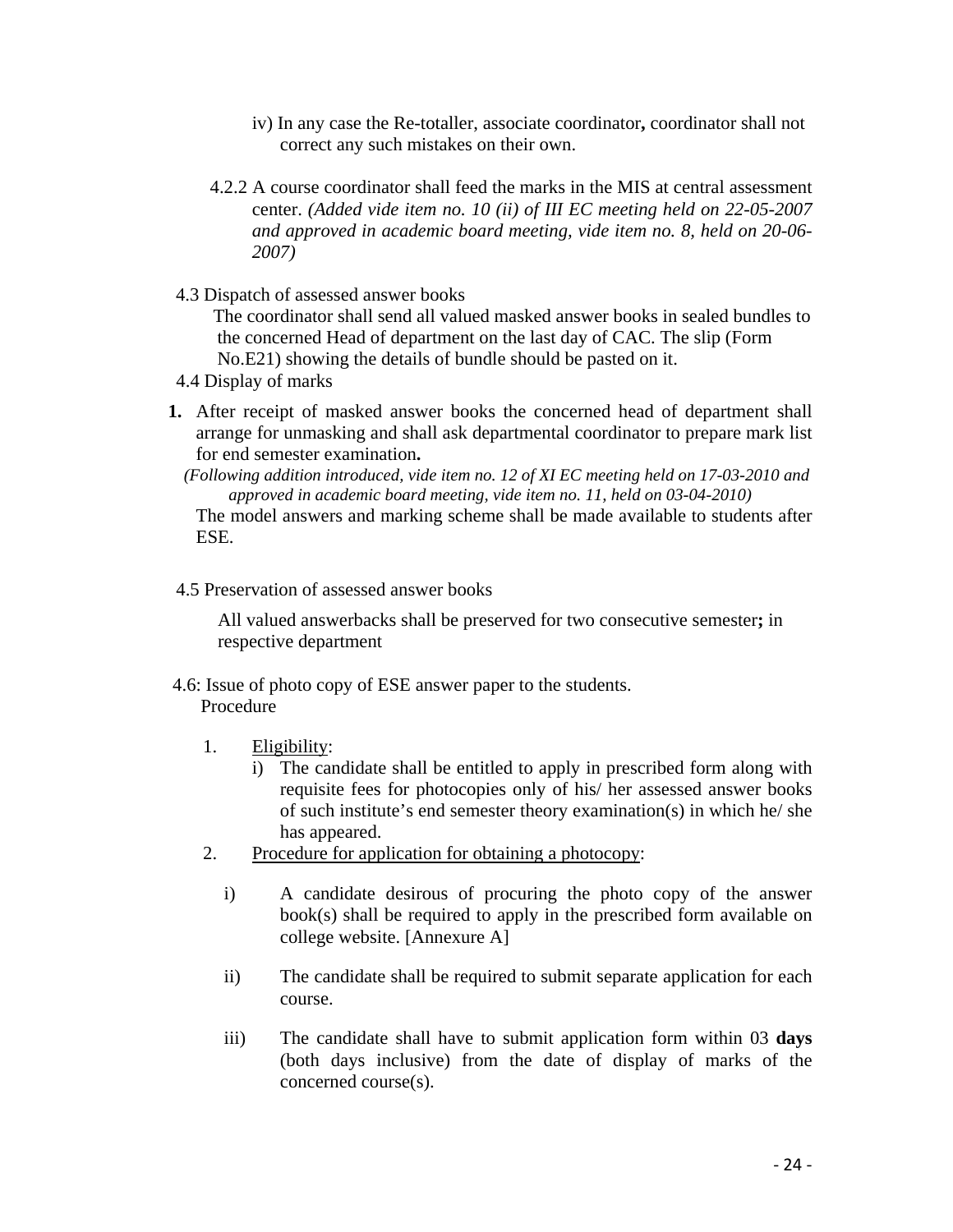- iv) The candidate shall have to submit application to the Office of Dean Academics after paying requisite fee of **Rs.800/-** per answer book or such fee as may be prescribed by the Institute from time to time payable in cash.
- v) Candidate will be responsible for submitting application in prescribed time limit. An application form received after the last date will not be accepted.
- vi) The Office of Dean Academic on receipt of such application(s) shall submit them to the Central Assessment Cell on same day..
- vii) Applications incomplete in any respect and with illegible entries shall be liable to be rejected.
- viii) Upon receipt of the application the CAC shall scrutinize the application for the following.
	- a. Whether the total marks displayed in the given paper matches with the marks awarded to the candidate on the cover page of the answer book.
	- b. Whether the question-wise marks awarded to all the questions inside the answer book are correctly carried over on the cover page.
	- c. Whether the total of the question-wise marks on the cover page is correct.

 If any discrepancy on any of the counts under Clause a, b or c mentioned hereinabove is/ are noted the same shall be corrected by the C.A.C. with the authentication by the C.A.C. in charge.

d. Whether all the answers in the answer book have been assessed by the examiner.

If any question or part of it in the answer book is observed to be unassessed, the same shall be got assessed from the examiner in the subject and additional marks, if any, awarded shall be then carried, noted and added on the cover page also and accordingly the total of the marks shall be corrected with the authentication by C.A.C. in charge.

e. The change, if any, on above counts shall be informed to the Principal. A three member committee shall be constituted to verify the change in marks followed by communication to the Dean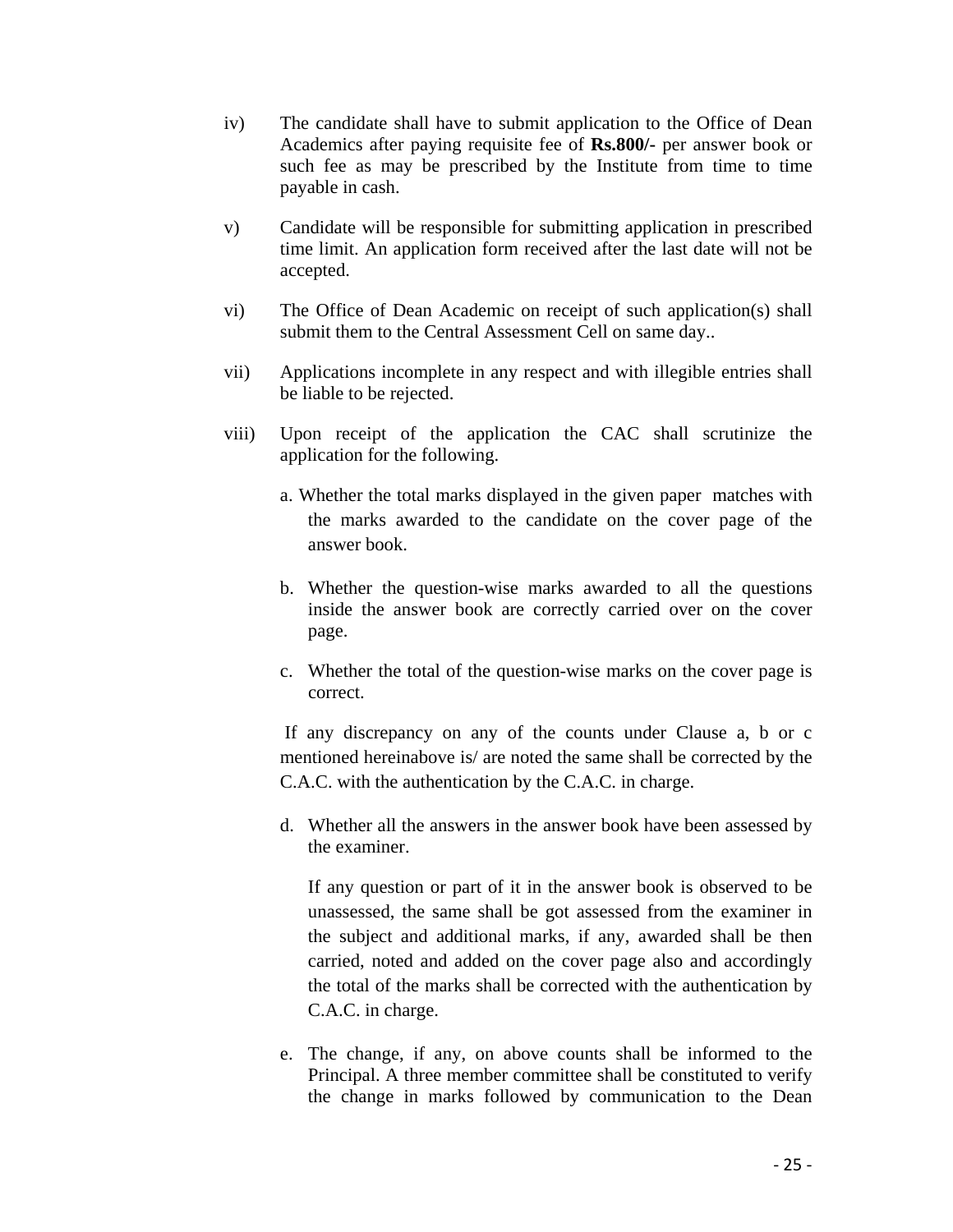Office. The Dean Office shall issue corrected statement of marks to the concerned department for display. Student may be given an option of withdrawing the application for issue of photocopy of ESE and shall be refunded the entire fees of Rs.800/-

- f. The Photo copies of the answer books be sent to the Dean Office within 05 days from receipt of application for further issuance**.**  Before sending photocopy CAC shall mask the marks allotted to sub-questions, name and signature of the valuer. Question wise marks allotted on front page shall be retained.
- ix) On receipt of photocopy of the concerned answer book from CAC, the Dean office shall issue the same to the student with due acknowledgment.
- 3. The request for supply of Photocopy of the answer book(s) is an additional facility made available to the candidates, therefore, any delay in sending Photocopy of the answer book(s), due to reasons beyond the control of the Institute, shall not confer any right upon the candidates for admission to the next higher class.
- 4. The applicant being the sole custodian of the procured photo copy of the answer book, shall not be entitled to transfer the same to anybody for any purpose whatsoever as the same are supplied to him/ her for his/ her reference only. As and when the photocopy of the answer book will be issued to the candidate, the Dean Office will take necessary entries of the same and candidate must sign the same, while accepting the photocopy of the answer book.
- 5. If the applicant or the candidate is found guilty of any misuse of the photo copy he/ she shall be liable for the award of punishment ranging from cancellation of performance at the concerned examination with debarring him/ her from appearing at further examination(s) to confiscation of his/ her degree conferred.
- 6. In any case, concerned student should not contact valuer / revaluer. Such complaint will also be treated as misuse of photocopy.
- 7. Complaints regarding misuse of photocopy shall be processed by Grievance Committee.
- 8. Photocopy for a particular course in a particular examination shall be issued only once

*(Rule added vide item no 11 of XII EC meeting, dated 21.06.2010 and approved in academic board meeting, vide item no. 11, held on 30-06-2010)* 

## **Unfair means / malpractice at Examination**

## 5.1 **General:**

Government of Maharashtra enacted the Mahrashtra Act No. XXXI of 1982.,(Appendix-A )providing for preventing Malpractices at the University/College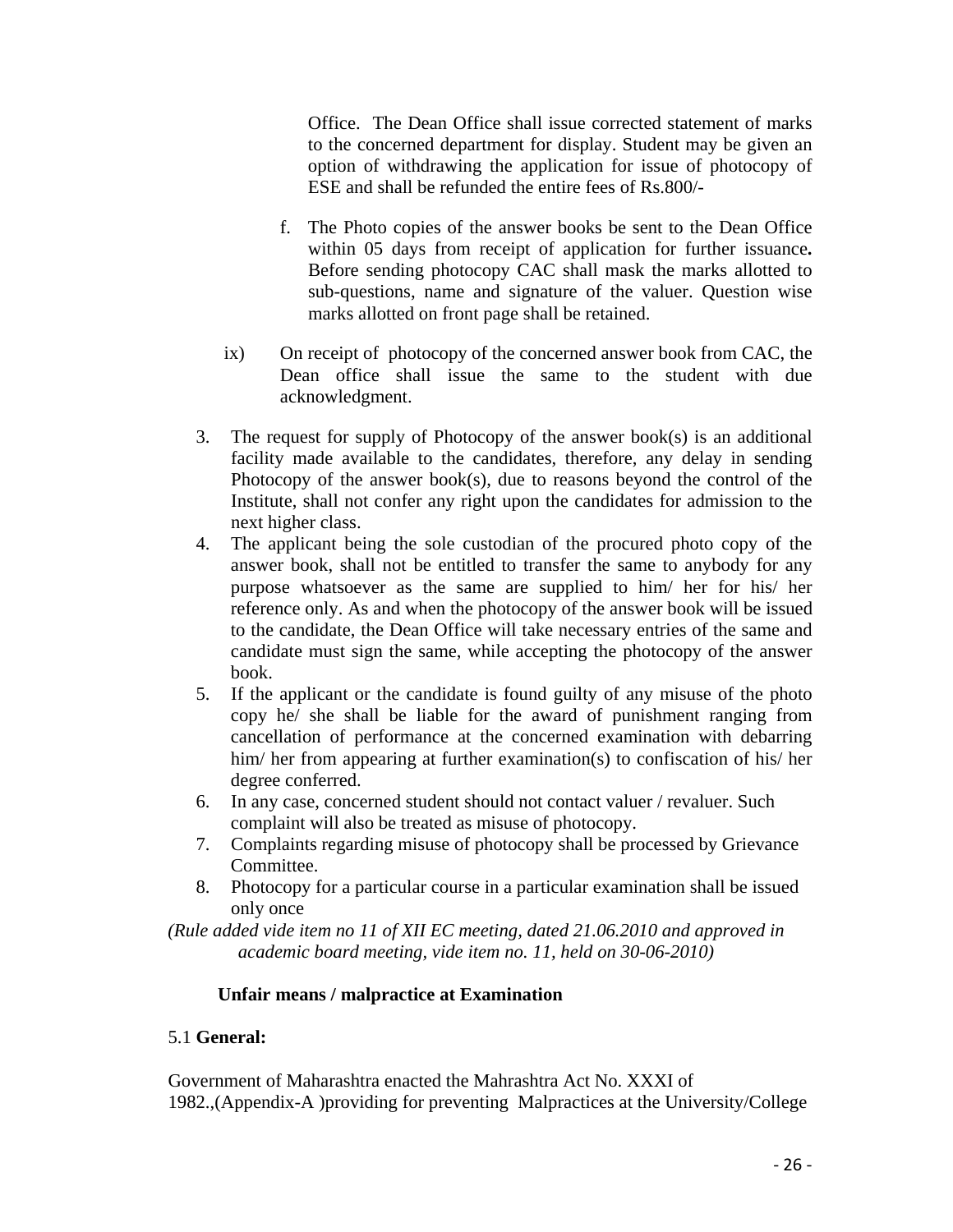/Board Examinations. Under the section of the act use of unfair means of any kind by an examinee/ any person/person related to examination during the conduct of examination is a cognizable and non-bailable offence. For implementation of the act following procedure shall be adopted.

5.2 **Competent Authority** On receipt of a report regarding use of unfair means by any student/person at examination, including breach of any rules laid down by institute authorities, for proper conduct of examination, the senate shall be the competent authority to institute complaint redress committee. The complaint redress committee shall be the competent authority to investigate, recommend and take appropriate disciplinary action against the student /person/s using, attempting to use, aiding, abating, instigating or allowing to use unfair means at examination center.

 In case of teaching staff/ other staff related with conduct of examination involved in unfair means at examination, complaint redress committee shall investigate into the matter and forward the facts and finding of inquiry to senate along with recommendation. Senate will take appropriate disciplinary action against the staff.

#### 5.3 **Procedure for dealing with Unfair means Cases at Examination Center**.

In case of unfair means, Head of concerned Department shall follow the following procedure

- a) The student shall be called upon to surrender to the Head of concerned Department unfair means material found in his /her possession, if any, and his/her answer book.
- b) Signature of the concerned examinee shall be obtained on the relevant material and list thereon. Concerned invigilator shall also sign on all relevant material and documents and countersigned by Head of concerned Department.
- c) Confiscate his /her answer book along with unfair means material, mark it as "suspected Unfair means Case". Obtain the Statement of the examinee in Form No. E-22 and if demanded issue him/her fresh answer book duly marked as "Second Answer book"
- d) Obtain his /her undertaking in Form No.E-24 to the effect that decision of the concerned competent authority in his /her case shall be final and binding on him and allow him to continue with his /her examinations
- e) Statement of the concerned invigilator in Form No.E-23, shall be obtained by the Head of concerned Department and he/she shall make forwarding remark in the same format. If examinee refuses to make statement or to give undertaking the concerned invigilator and Head of Department shall record accordingly under their signature.
- f) Issue show-cause notice in Form No.E-25 to the examinee instructing to appear before complaint redress committee.
- g) In the case of impersonation or violence, expel the concerned examinee from the examination and not allow him/her to appear for remaining examination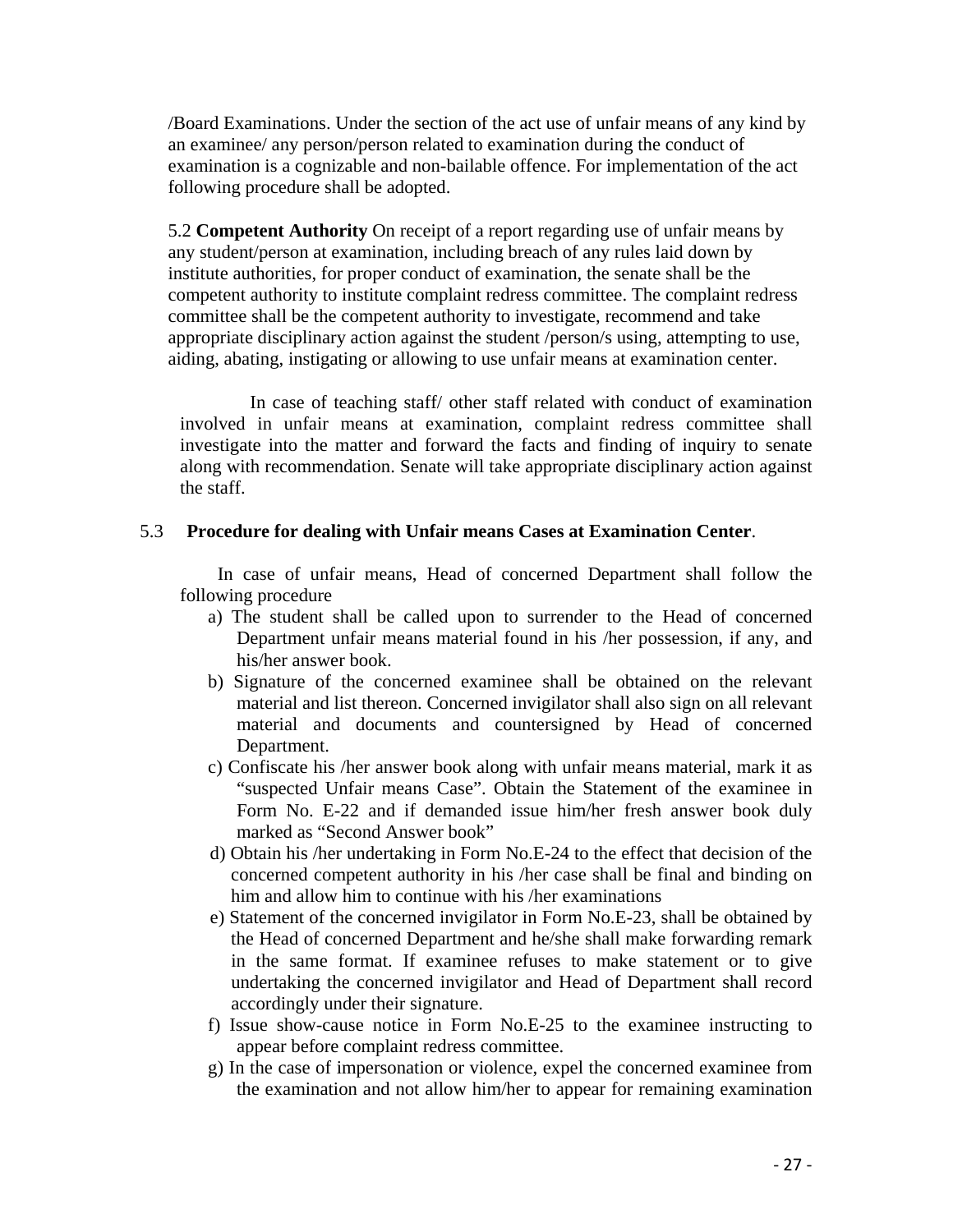and report the action taken to the Co-ordinator, Examination.

- h) Case May be reported to the concerned Police station in a prescribed Form No.E-26, as per the provision of Maharashtra Act No. XXXI, 1982 for preventing malpractices at University/board/other examination and it should be informed to Co-ordinator, Examination.
- i) All the materials and list of materials mentioned in clause a) and statement and undertaking of examinee in Form No. E-22 & E-24 respectively and statement of Invigilator in Form No. E-23 along with the forwarding remarks shall be forwarded by the Head of concerned Department to Coordinator, Examination in separate and confidential sealed envelope marked with "Unfair means case".
- j) In case of unfair means of oral type invigilator and/or concerned authorized person shall record the facts in writing and report the same through Head of concerned Department to the Coordinator, Examination.
- k) Coordinator, Examination after finding the prima-facie of the case of malpractice received from the Head of concerned Department, shall send it to Complaint Redress Committee. Coordinator, Examination/concerned officer shall be the presenting officer of the case of malpractice which is originated through him before Complaint Redress Committee, police authority, court of Justice and shall deal with the case till it is finally disposed off.

#### 5.4 **Procedure to be followed at Assessment centre**

 During the assessment of answer book, if examiner suspects that there is primafacie evidence that the examinee/s whose answer book/s the examiner is assessing appears to have resorted to unfair means in the examination, examiner shall forward his/her report along with the evidence and his/her opinion to the Coordinator, Assessment. Coordinator, Assessment shall then forward the case in separate sealed envelope marked with "suspected unfair means case" to the complaint redress committee.

If any staff is found involved in any type of malpractice/unfair means, Cocoordinator, Assessment shall report the case to Complaint Redress Committee for further action

Coordinator, Assessment/concerned officer will be the presenting officer of the case of malpractice which is originated through him before Complaint Redress Committee, police authority, court of Justice and shall deal with the case till it is finally disposed off.

#### 5.5 **Procedure to be followed at Paper setting/printing**

If any student/staff/any person/s/ Person related with paper setting/person at printing is found involved in any type of malpractice/unfair means related to paper setting/paper printing, Coordinator, Paper setting/printing shall report the case to Complaint Redress Committee for further action

Coordinator, Paper setting/printing /concerned officer will be the presenting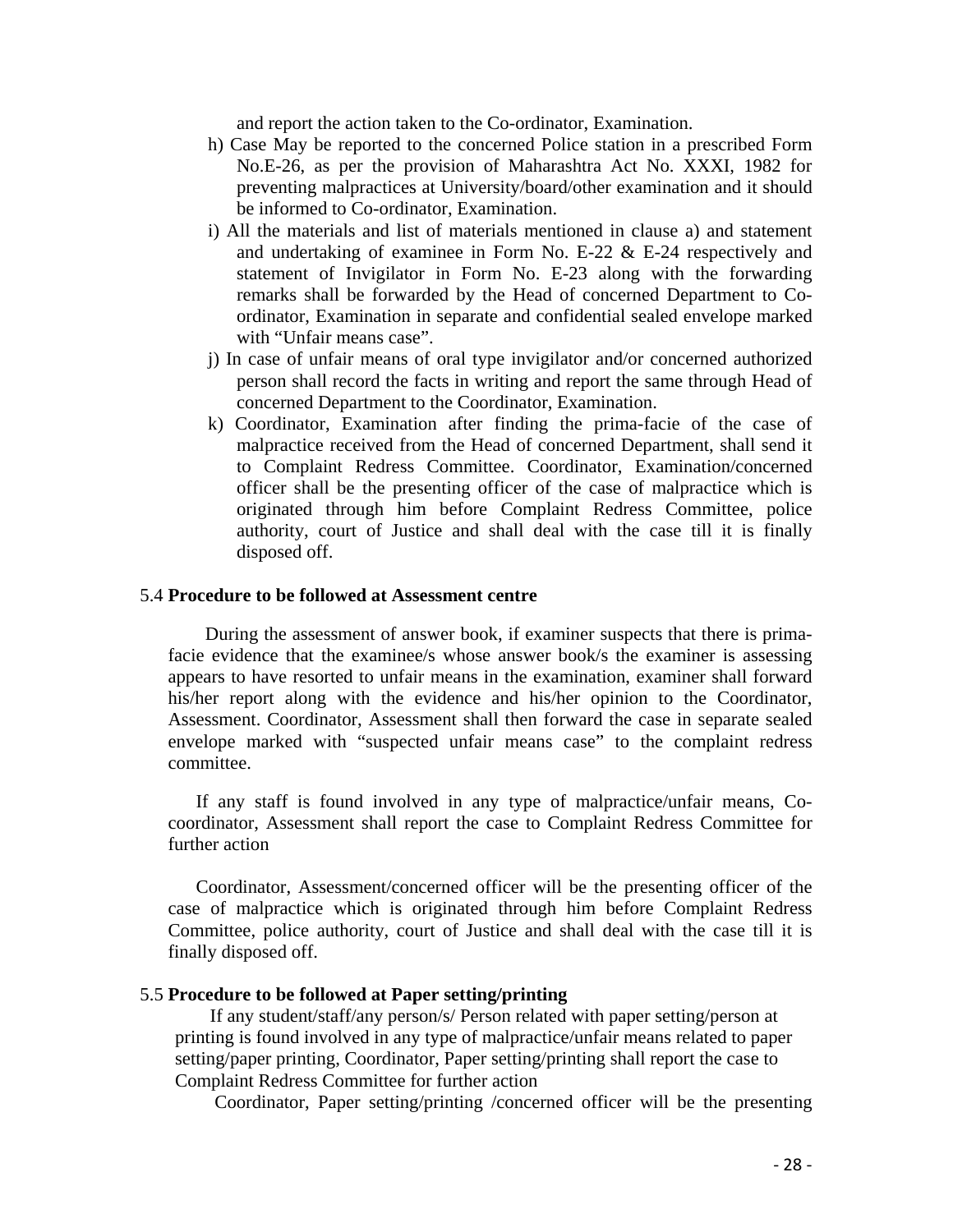officer of the case of malpractice which is originated through him before Complaint Redress Committee, police authority, court of Justice and shall deal with the case till it is finally disposed off.

## 5.6 **Procedure to be followed by Complaint Redress Committee**. **5.6.1: For Examinee/Person involved in Unfair means**

- **a)** For the purpose of investigating unfair means resorted to by examinee/ examinee/s at the examination, the senate shall appoint Complaint Redress Committee which will function as a body which will investigate in to the matter and decide the punishment on the basis of facts and findings of the case after ensuring that reasonable opportunity has been given to the concerned implicated student/examinee/person in his/her defense.
- b) The complaint redress committee will then issue final order/s with regard to the penal action to be taken against the implicated examinee/person/s.
- c) The complaint redress committee shall inquire; decide the punishment by following the Guidelines for imposing punishment on examinee/s/others involved in unfair means prescribed in Appendix-B & Appendix-C, in respect of cases of unfair means referred to it. However depending on the situation committee may quantify the severity of the punishment.
- d) As the examinee is asked to appear physically before the committee, he/she shall give written reply/explanation to the charges leveled on him/her. Reasonable opportunity, including oral hearing, shall be given to the examinee in his/her defense. The committee shall also consider the reply/explanation given by the examinee before making the final decision.
- e) After issuing show cause notice if the implicated examinee fail to appear before committee on the day, time and the place fixed for the meeting, the committee shall take decision in his/her case in absentia, on the basis of available evidence/documents, which shall be binding on the examinee concerned.
- f) In disciplinary action against concerned implicated student/ examinee/ person, committee can also cancel Institution scholarship/s or awards or prize or medal etc. awarded to him/her in that examination.
- g) The committee shall dispose off the case within three days from the last date of examination and in no case latter than the award of Grade points to the student/s. The decision and/or order of penal action imposed on the implicated examinee, shall be issued to the respective examinee and same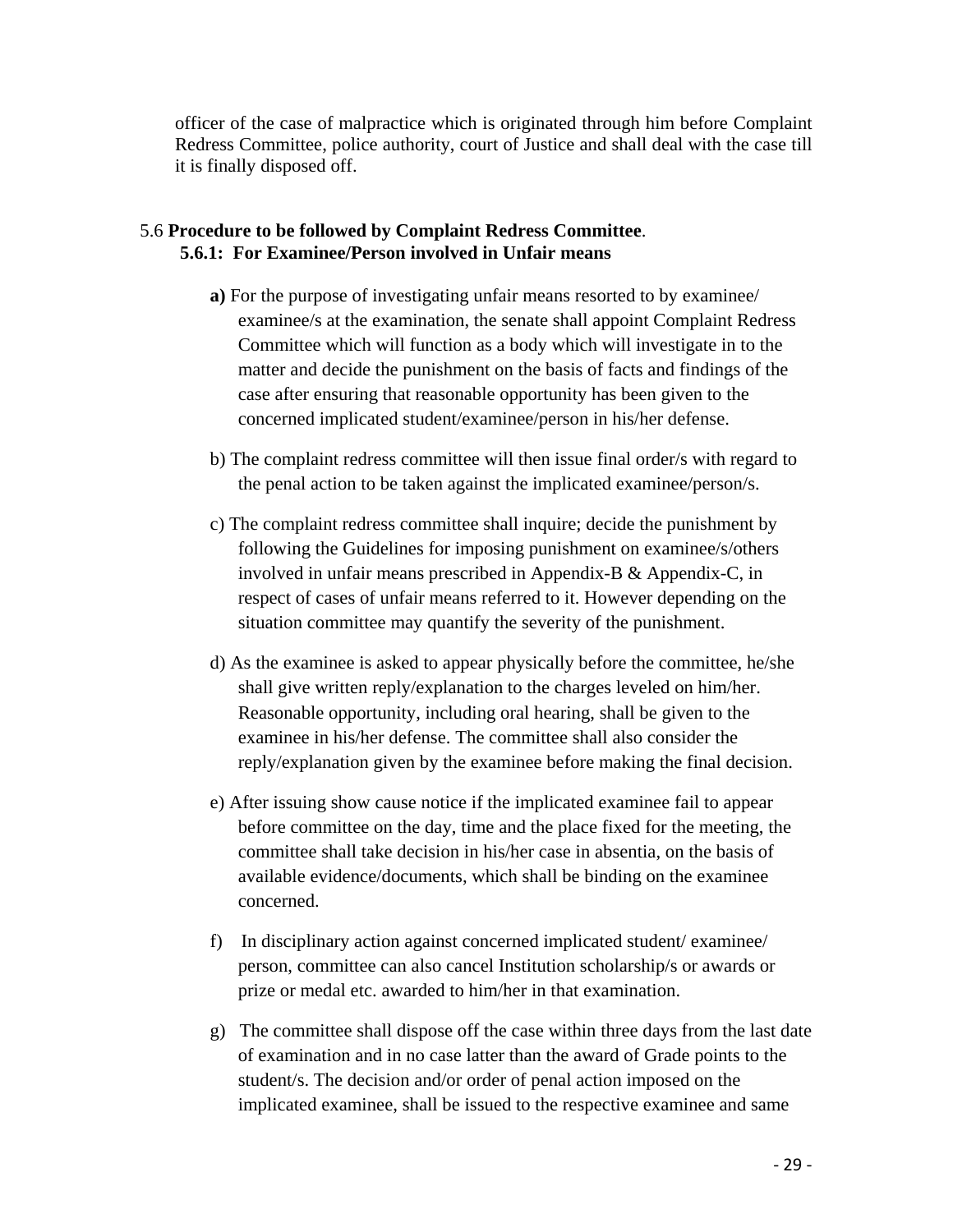shall be informed to the Dean, Academics, Concerned officer through which the case is reported.

h) Complaint redress committee shall recommend punishment to examination committee. The examination committee shall approve the recommendations and shall forward it to the academic board for final noting. *(Rule added vide item no 11 (ii) of III EC meeting held on 22-05-2007 and approved in academic board meeting, vide item no. 8, held on 20-06-2007)*

## **5.6.2 For Paper setter/examiner/moderator/evaluator/teacher/ Other person involved In unfair means:**

a) In case of paper setter, examiner, moderator, evaluator, teacher or any other person related with conduct of examination, after receiving the report of malpractice case along with primary documents shall investigate in to the matter and submit the report along with the recommendations to senate .

 Concerned officer through which the case is originated shall be the presenting officer before the Complaint Redress Committee, police authorities, and court of justice and shall be dealt with case till it is finally disposed off.

- b) The implicated person shall be informed in writing of the act of malpractices used and/or lapses committed by him at the examination and to ask him/her to be present before the committee on particular day, date, time and place.
- c) The documents pertaining to malpractices, for which the person is implicated, shall be shown to him/her and reasonable opportunity including oral hearing shall be given to the concerned person in his/her defense before the committee. The reply/ explanation given by the concerned person shall also be considered by the committee before making final report/ recommendation.
- d) The committee shall follow the procedure in the spirit of natural justice.
- e) If the concerned person fails to appear before the committee, on the day, date , time, and place fixed for meeting, the committee shall take the decision in his/her case in absentia on the basis of whatever evidence/ documents which are available before it and same shall be binding on concerned implicated person.
- f) The committee shall submit its report to the senate along with its recommendations regarding punishment to be inflicted on the concerned person or otherwise after taking in to consideration the categories prescribed in Appendix-C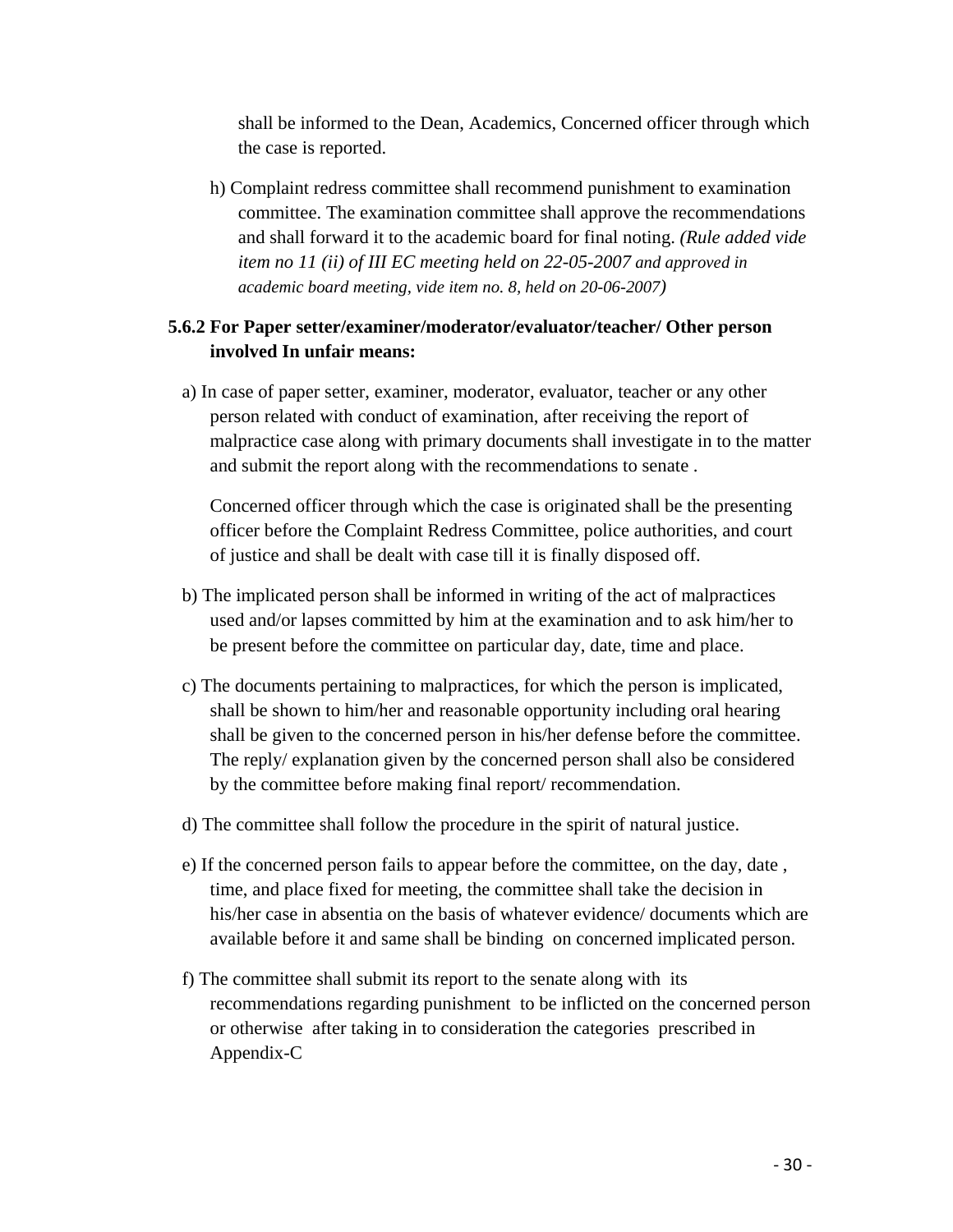- g) After receiving the report along with the recommendations from Complaint Redress Committee regarding punishment the senate will pass such orders as it deems fit including granting the implicated person benefit of doubt, issuing warning, or exonerating him/her from charges and shall impose any one or more of punishment taking in to consideration the categories mentioned in Appendix-C.
- 5.7 Guidelines for Imposing Punishment on the Examinees Who Caught Coping/ Involved In Any Type Of Misconduct During Class Test

 Head of the department will be the competent authority to take action on the student who caught in copying /involved in malpractices in class test to his/her best judgment. Obtain the statement of the student in form No.E-28 and statement of the invigilator with forwarding remark of Head of concerned Dept. in Form No.E-29. In cases such as violence/ other matter where it is felt necessary to take severe action he/she may refer the case to the complaint redress committee.

## **6 Tabulation and Declaration of Results**

(Procedure for declaration of result:)

- **6.1 Class Test Results**: Concerned Course Co-ordinator shall prepare and display the results of each class tests (I/II)of respective course within three days from the last date of completion of class test in Form No. R-01.He/she shall allow the students to see the evaluated answer books of the class test. He/she shall send the copy of results to Chairman, Grade Moderation committee and in case of First year to the Chairman, Grade Moderation committee for First year.
- **6.2 Teacher Assessment**: Concerned Course Co-ordinator shall display the marks of teacher assessment of respective course in Form No.R-02 at the end of each semester.

## **6.3 Internal Assessment of Practical Course**:

 Concerned Course Co-ordinator shall display the marks of Internal Assessment of Practical Course in Form No.R-03 at the end of each semester.

## **6.4 End Semester Examination Result**:

 Concerned Course Co-ordinator after receiving the assessed answer books of respective course from CAC(Central Assessment Cell) through concerned Head of Department, shall prepare the result and declare the marks of End Semester Examination in Form No.R-04A. *(Format of R-04 revised vide item no. 11 (iii) of IV EC meeting held on 19-11-2007 and approved in academic board meeting, vide item no. 8, held on 15-12-2007)*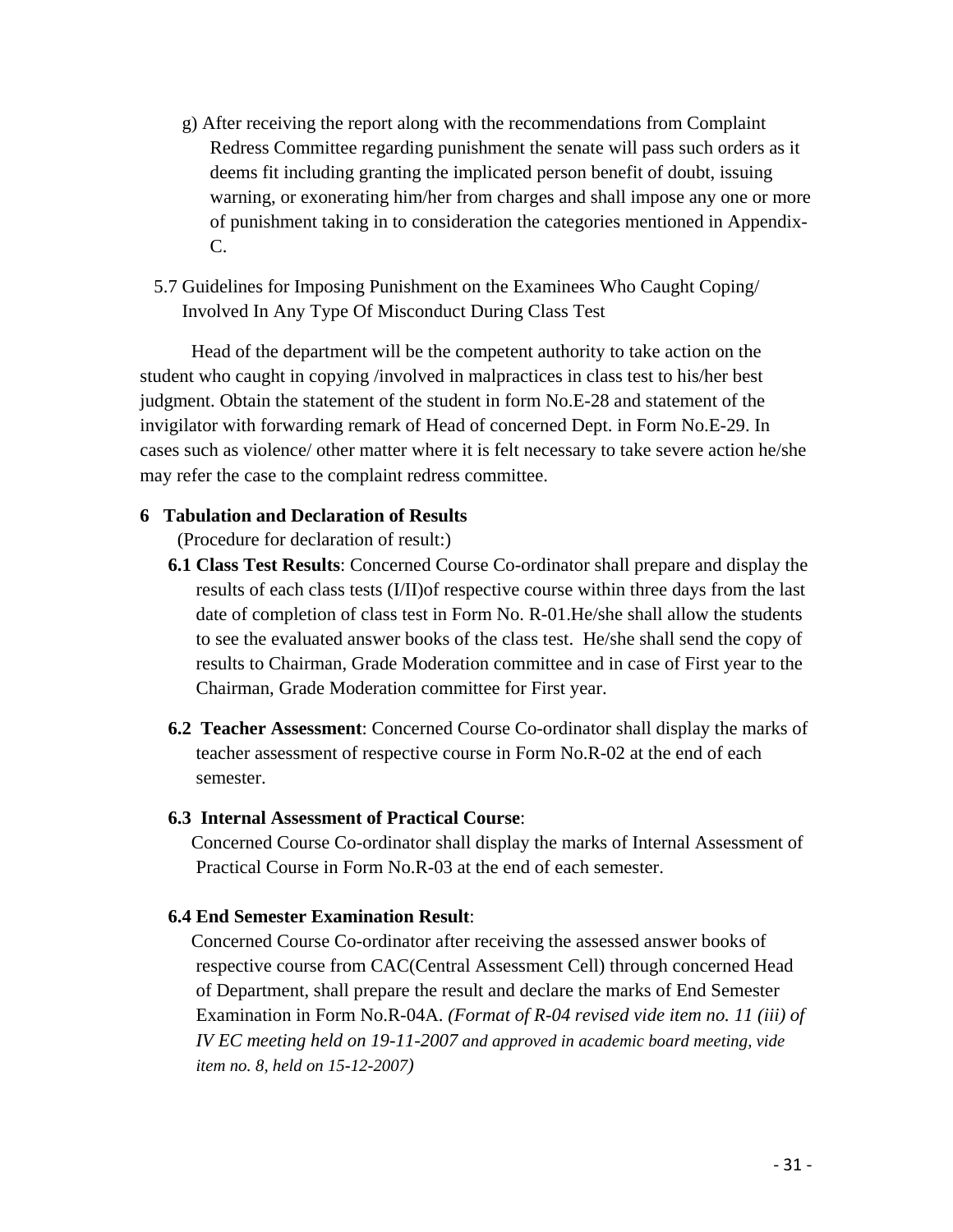He/she shall allow the students to see the evaluated answer books of the End Semester Examination for retotaling/ revaluation purpose as per Rules and Regulations (R24.) set by the Institute. He/she shall send the copy of results to Chairman, Grade Moderation committee and in case of First year to the Chairman, Grade Moderation committee for First year.

#### **6.5 Preparation of Grade points by Course Coordinator**

 Concerned course co-ordinator shall combine all the marks (after retotaling /revaluation if any) i.e. class test-I, II, T.A. and End Semester Marks of the students obtained in respective Theory / Practical course and shall prepare Grades to be awarded to the students in respective course. He/she shall submit the combined result along with Grades and Credits in respective course to Chairman, Moderation Committee (in case of First year to the Chairman, Moderation Committee of first year) in Form No.R-05(Theory) & Form No.R-06(Practical) along with statistical parameters.

#### **6.6 Moderation of Grades and Preparation of Final Grades**:

 Grade Moderation Committee shall moderate the Grades to be awarded to the students in the respective Theory /Practical course and display the final grades awarded along with Credits for all the courses in a semester in Form No.R-07.

Chairman, Grade moderation committee then shall submit the final Grades awarded, Credits and earned grade points semester wise to the Dean, Academics in Form No.R-07.

## **6.7 Tabulation and Declaration Of final Results**:

After receiving the semester wise results (Form No.R-07) from Chairman, Moderation Committee of each Programme, Office of the Dean Academics, shall prepare the Tabulation Register (Form No.R-08) and declare the final results. Grade cards shall be prepared and then signed by Head of Concerned Department and Dean, Academics. Grade Cards shall be issued to the students in Form No.R-09. *(The proforma changed vide item no. 5 of VI EC meeting held on 1-10-2008 and the modified R-09 is reproduced and approved in academic board meeting, vide item no. 11, held on 10-12-2008)* 

#### **7.0 Provisional degree and migration certificate:**

*(Approved in item no. 8(ii) of X EC meeting held on 11-03-2010 and finally approved in academic board meeting, vide item no. 11, held on 03-04-2010)* 

**7.1 Provisional Degree:** The institute shall issue "Provisional Degree" to the outgoing students who, otherwise has completed all the requirements for award of degree. The format for provisional degree shall be as per proforma R-10 and shall be valid till the convocation.